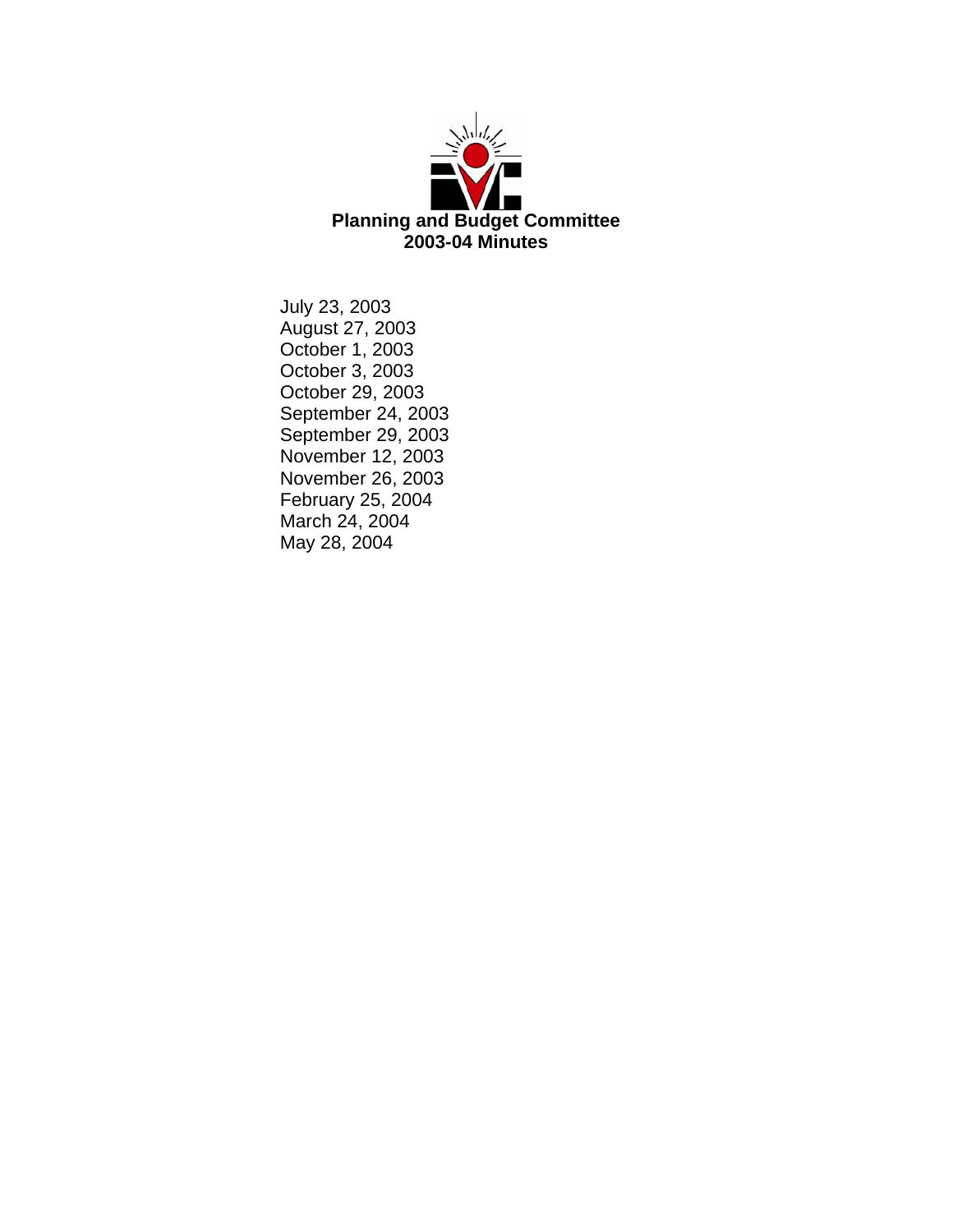# **UNADOPTED MINUTES May 28, 2004**

| <b>Present:</b>             | Absent:            | Visitors:           |
|-----------------------------|--------------------|---------------------|
| Tom Hudson, Chair           | Craig Blek         | Kathy Berry         |
| John Abarca, CSEA alternate | Dennis Carnes, CTA | Dr. Marion Boenheim |
| Carlos Fletes               | Lisa Cross         | Dawn Chun           |
| Dr. Victor Jaime            | Eric Jacobson      | Renee Fenn          |
| Maria Trejo                 |                    | <b>Bill Gay</b>     |
| Dr. Lianna Zhao             |                    | Gonzalo Huerta      |
| Irene Garcia, ASG           |                    | Betty Kakiuchi      |
|                             |                    | Dixie Krimm         |
|                             |                    | Jim Mecate          |
|                             |                    | Bertha Ortega       |
|                             |                    | Dr. Paul Pai        |

Chairman Tom Hudson, Dean of Business Services, called the meeting of the Planning and Budget Committee to order at 12:00 noon on Thursday, May 28, 2004 in the Board Room.

Gail Parish Val Rodgers Tony Salcedo

#### 2004-05 Tentative Budget

Mr. Hudson noted that the College's investment in the classroom has increased from \$5 million to \$6.5 million, in addition to the 5% increase in salaries and 5% increase in the district paid medical insurance for 2004-05. Tom Hudson stated that all areas have done a fine job in prioritizing their budget "wish lists", and the "wish list" budget deficit has been reduced to approximately \$189,000. He proposed that reductions be made proportionally by the major areas; President, Academic Services, Student Services and Business Services. Based on the 2003-04 budget, the proportions are: President 3.8%, Academic Services, 57.5%, Business Services 26.21% and Student Services 12.49%. **M/S/C Jaime/Trejo that budget cuts be shared proportionally by the four areas.** Mr. Hudson stated that the areas should use the budget priorities already established. Budget cuts need to be given to the Business Office in time to print the budget for the board mail out on June 10.

Meeting adjourned at 12:30 p.m.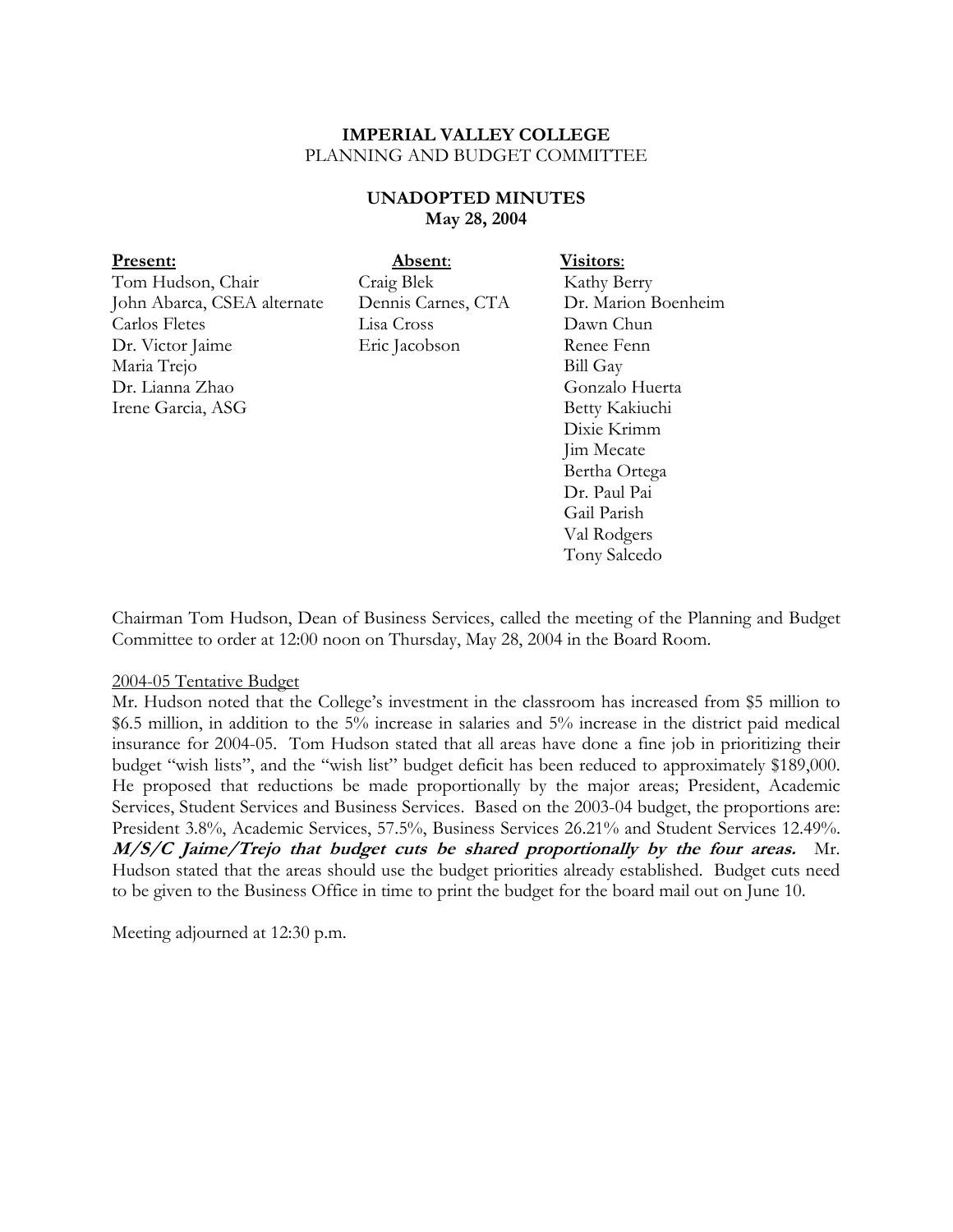### **UNADOPTED MINUTES March 24, 2004**

| <b>Present:</b>             | Absent:    | <b>Visitors:</b>     |
|-----------------------------|------------|----------------------|
| Tom Hudson, Chair           | Lisa Cross | <b>Frances Beope</b> |
| John Abarca, CSEA alternate |            | <b>Kathy Berry</b>   |
| Craig Blek                  |            | Dr. Marion Boenheim  |
| Dennis Carnes, CTA          |            | Eileen Buckel        |
| Carlos Fletes               |            | Gonzalo Huerta       |
| Eric Jacobson               |            | Janeen Kalin         |
| Dr. Victor Jaime            |            | Dixie Krimm          |
| Maria Trejo                 |            | Sergio Lopez         |
| Dr. Lianna Zhao             |            | Jan Magno            |
| Franchesca Perez, ASG       |            | Dr. Paul Pai         |

Chairman Tom Hudson, Dean of Business Services, called the regular meeting of the Planning and Budget Committee to order at 2:00 p.m. on Wednesday, March 24, 2004 in the Board Room.

# *M/S/C Jaime/Fletes to approve the minutes of the February 25, 2004 meeting as presented.*

### **PFE Local Investment Survey**

Carlos Fletes reported that the 2003-04 PFE Survey has been electronically submitted to the Chancellor's Office. The report will be submitted to the Board of Trustees at the April 20 meeting. The survey reports to the State on the amount of PFE funds expended, and the affect of expenditures on the five PFE triggers. The Planning & Budget Committee was the shared governance vehicle used for discussion and allocation of the funding. The 25% reduction in 2003-04 funding will have an impact on the 2004-05 budget because there are not enough funds for all the on-going positions. In 2003-04, the R/W/Language Lab coordinator was funded with carryover monies.

The committee discussed the possibility of the State putting PFE funding into the base apportionment, indications that 2004-05 PFE funding will be at the same level as 2003-04. Eileen Buckel stated that the R/W/Language Lab position was intended to be a permanent position; Mr. Fletes stated that all the fulltime positions are tenure track on the certificated side, and permanent on the classified side.

Dr. Boenheim stated that Mr. Fletes had done a good job of distributing information, but was unsure of the impact of the Instruction area in the process. Mr. Fletes explained that the committee was the driving force behind the allocation of PFE monies, and that the Instruction area had a great deal of involvement in the process. Approximately 60% of PFE funds go to instructional areas. Dr. Jaime stated that the allocation process involved the submission of funding proposals to the committee for consideration. Hiring of instructors was based on the priority list developed by C&I.

Mr. Fletes reported that a question had been raised as to who should certify the report, and asked for direction from the committee on who should be listed as the certifying official and who should do the actual electronic submission to the State in the future. It was suggested that the Superintendent/President be listed as the certifying official, and that Mr. Hudson send the electronic certification. Dr. Jaime proposed that the work of the survey remain in the Business Services office.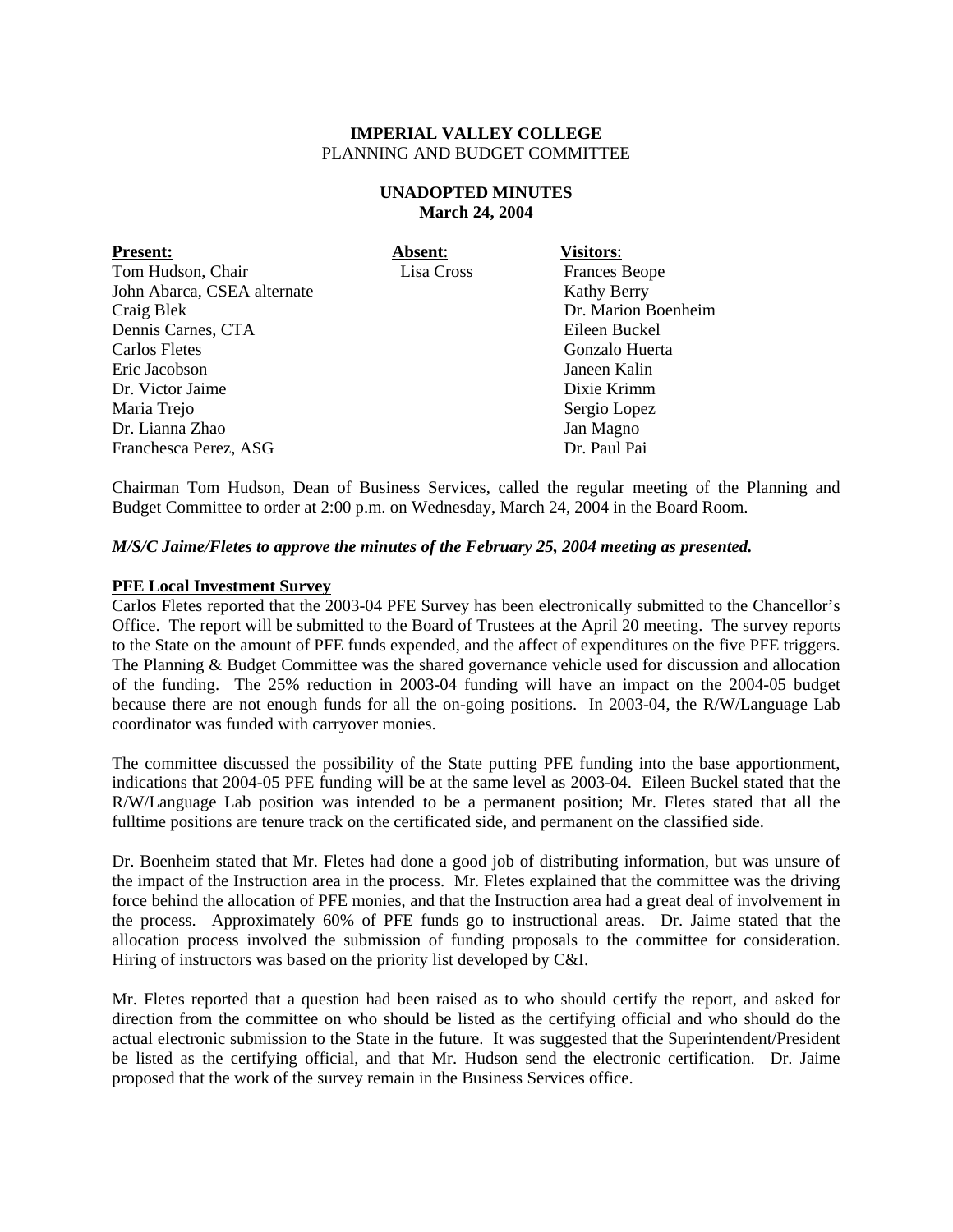# **Budget Development**

Carlos Fletes reported that cost centers can now input their budgets on-line. Mr. Fletes asked committee members to remind staff that budget transfers between major budget classifications are held until approved by the Board. Mr. Fletes stressed the importance of budgeting and planning in order to minimize budget transfers.

Jan Magno asked for direction in terms of salary increases, so that categorical programs can build the increase into their 2004-05 budgets; the chair deferred to Dr. Boenheim, who stated that the CTA executive committee was meeting that afternoon and information should be available shortly.

### **Certificates of Participation/Capital Items**

Mr. Hudson reported on a proposal to remove \$1 million in capital improvement and equipment items from the budget, and fund those items with certificates of participation. Rates for this type of financing are currently very attractive at  $2 \frac{1}{2}$  - 3% per year. The funds made available would be invested in classroom instruction.

### *IMPERIAL VALLEY COLLEGE EQUIPMENT REPLACEMENT SCHEDULE PROPOSAL*

*Imperial Valley College has approximately \$7,000,000 in equipment. The college spends approximately \$1,000,000 annually on capital equipment and improvements. \$1,000,000 invested in classroom instruction could return \$6,500,000 in perpetuity to the college resulting from increased reimbursable FTES. It is the recommendation of the administration that we remove all capital outlay items from the General Fund budget and develop a capital equipment replacement schedule that will replace all equipment over a seven year schedule. It is also the recommendation of the administration that the replacement schedule be funded using Certificates of Participation debt instrument to fund the annual purchases from the capital equipment replacement schedule.* 

Discussion: The committee discussed the hiring of more faculty; how soon they would be on board, if there is sufficient office and classroom space. It was noted that classrooms are open during the afternoons, on Friday and Saturday, and classrooms are available at extended campus. Craig Blek stated that the College could hire all the teachers it wanted, but graduation rates won't improve. Students only want to take classes from  $10:00$  am  $-1:00$  p.m. Tuesday through Thursday. Dennis Carnes stated that he would like the minutes to reflect Mr. Blek's comments. Dr. Zhao stated that the biology class offered on Friday and Saturday this semester is booked.

Dr. Boenheim stated that fulltime faculty is carrying an average load of 21.46. Ads are currently being placed for 12 instructors based on the C&I approved list, and contingent upon approval by the Board. The committee discussed the bad pubic relations the college received due to previous cutbacks in faculty and classes, and noted that it will take soon time for the college to get back to where it was and for the community to recognize that the college is meeting student needs.

Jan Magno asked how many of the additional FTES generated by the new instructors would be reimbursable; Mr. Hudson stated that the additional FTES is all potentially reimbursable within two to three years. The College needs to invest now to bank FTES, when the state funds the growth, districts that have grown get priority. Carlos Fletes stated that in the early 1990's the College was 20% overcap, and was "dinged" by the accreditation team. Mr. Hudson stated that while IVC was backing off, other districts were taking the growth.

# *M/S/C Jacobson/Zhao to recommend that the IVC equipment replacement schedule be adopted as proposed.*

Meeting adjourned at 2:50 p.m.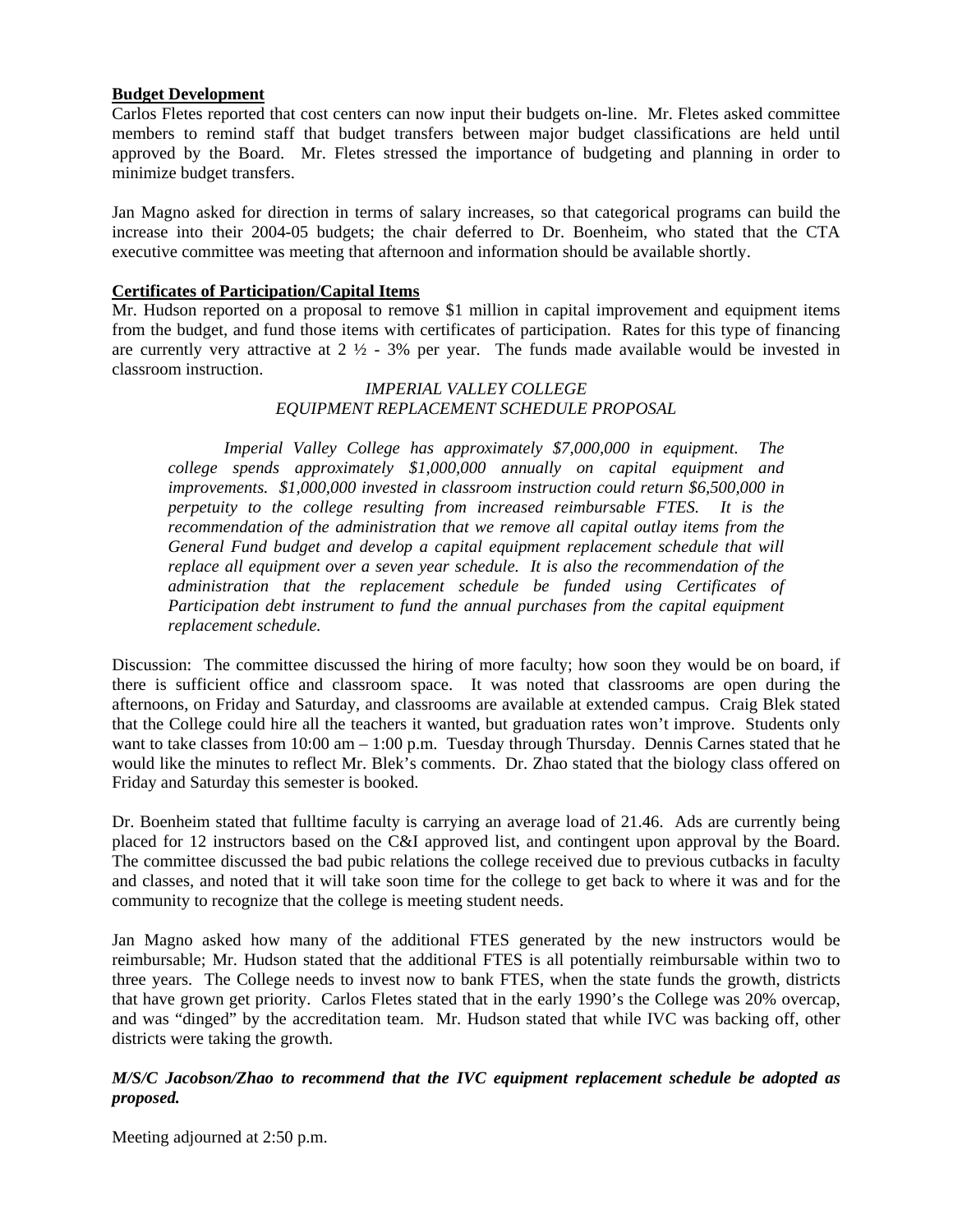### **UNADOPTED MINUTES February 25, 2004**

| <b>Present:</b>    | Absent:                   | <b>Visitors:</b>     |
|--------------------|---------------------------|----------------------|
| Tom Hudson, Chair  | Lisa Cross                | Eileen Buckel        |
| Craig Blek         | <b>ASG</b> Representative | Renee Fenn           |
| Dennis Carnes, CTA | Dr. Lianna Zhao           | <b>Becky Green</b>   |
| Carlos Fletes      |                           | Gonzalo Huerta       |
| Eric Jacobson      |                           | Jan Magno            |
| Dr. Victor Jaime   |                           | <b>Brian McNeece</b> |
| Maria Trejo        |                           | Dr. Paul Pai         |
|                    |                           | <b>Tony Salcedo</b>  |

Chairman Tom Hudson, Dean of Business Services, called the regular meeting of the Planning and Budget Committee to order at 2:00 p.m. on Wednesday, February 25, 2004 in the Board Room.

### 2004-05 Budget Calendar

Mr. Hudson presented a revised budget development calendar for 2004-05; departments will be developing their budgets and inputting them into the computer from March 8 through April 23, the Business Office will compile the budget April 26 – May 14, and then the budget will be reviewed in an arena setting. The entire budget, including revenue, will be reviewed. The process provides a good editing process; it helps find missing and duplicate items and provides the campus community with a good sense of what is in the budget. This takes several days the first time arena budgeting is used, but can be done in half a day. The tentative budget will be adopted June 14. The ultimate goal of the budget process is to produce a budget that is "yours", i.e., the cost centers, with no surprises. The Final Budget will be adopted by September 15, and should not be much different from the Tentative Budget. Jan Magno asked about guidelines or restrictions on items such as overtime, travel, etc; Mr. Hudson stated that guidelines will be provided the week of March 8, and decisions regarding the budget will be a result of the arena budgeting process.

#### 2004-05 Budget Board Study Session

Mr. Hudson presented the global 2004-05 budget guidelines the Board of Trustees approved at its budget study session/board meeting on February 23, 2004. Mr. Hudson reported that the Board was very receptive to the new ideas presented

#### BUDGET DEVELOPMENT

- District visioning
- Board and President--District Goals
- Budget Guidelines
- Decentralized cost center budgeting
- Budget compilation
- Open, participatory and transparent arena balancing
- Board adoption of balanced budget

# Board of Trustee and President's Decision Criteria

- Is it fiscally responsible?
- Does it strengthen our commitment to student learning?
- Does it build, strengthen, or maintain our ties with the business, industry and government?
- Does it promote or safeguard the interest and well being of our IVC community as a whole?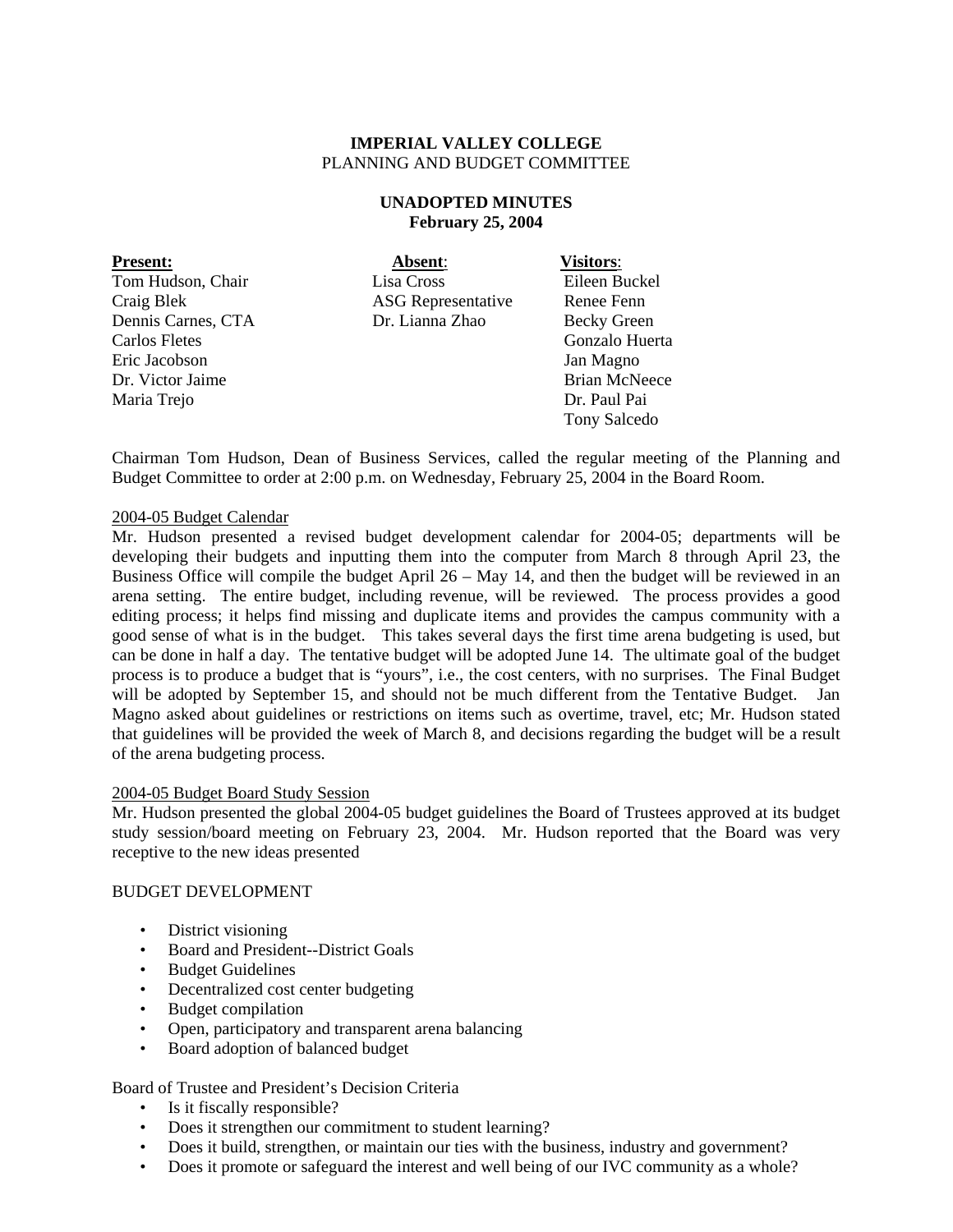• Does it help IVC to more effectively carry out its mission?

Statewide (Chancellor's) Priorities and Community College Priorities

- COLA at 1.84%, same as K-12
- Equalization at \$80 million
- Growth at 5%; increase enrollment
- Noncredit rate increase \$25 million to enhance quality
- Enrollment Fees at \$20 per unit

Challenges and Barriers to IVC Achieving Stated Goals

- Ranked 46th in classroom instructional salaries and benefits
- Ranked 10th in non-instructional salaries and benefits
- Ranked 16th in total cost of operations

Instructional Effort

- 91 classroom teachers
- \$1.1 million budget for part time teachers and overload
- Classroom instructional budget equals 26% of total budget

Many students cannot complete their AA or transfer in two years

- Limited course offerings
- Limited flexibility in program, courses and schedule
- Limited by number of faculty and 75:25 rule

Limited Financial Flexibility

- Reimbursable classes limited to 26% of budget
- Capital outlay purchases made with operating cash
- Extended campus has a \$1 million surplus
- Extended campus unable to grow

Recommendations

- A. Develop comprehensive Financial Plan to assure Mission and Goals of institution are met
- B. Maximize instructional reimbursable classes because:
	- 1. Need to budget more than state funded
	- 2. Frequently one-time monies tied to growth
	- 3. Matriculation funds based on total head count
	- 4. Facilities funding based on actual growth
	- 5. Reimbursement rate is variable depending on other districts
	- 6. Extended Campus--\$1 million incentive
- C. Maximize low cost instructional classes (Extended Campus): \$1 million (23.5%)
- D. Increase full time credit instructors by 50%: \$1.85 million (\$6 million)
- E. Increase part time instructors by 50% \$500,000
- F. Maintain district reserve at state mandated and board specified level
- G. Move classroom instructional effort to top quartile in the state
- H. Develop schedule that allows students to complete two year program
- I. Remove capital outlay items from General Fund saving \$1 million
- J. Charge all programs appropriate Direct Cost saving \$300,000
- K. Charge all programs appropriate Indirect Cost saving \$700,000
- L. Fund capital equipment with Revenue Bond
- M. Union Contracts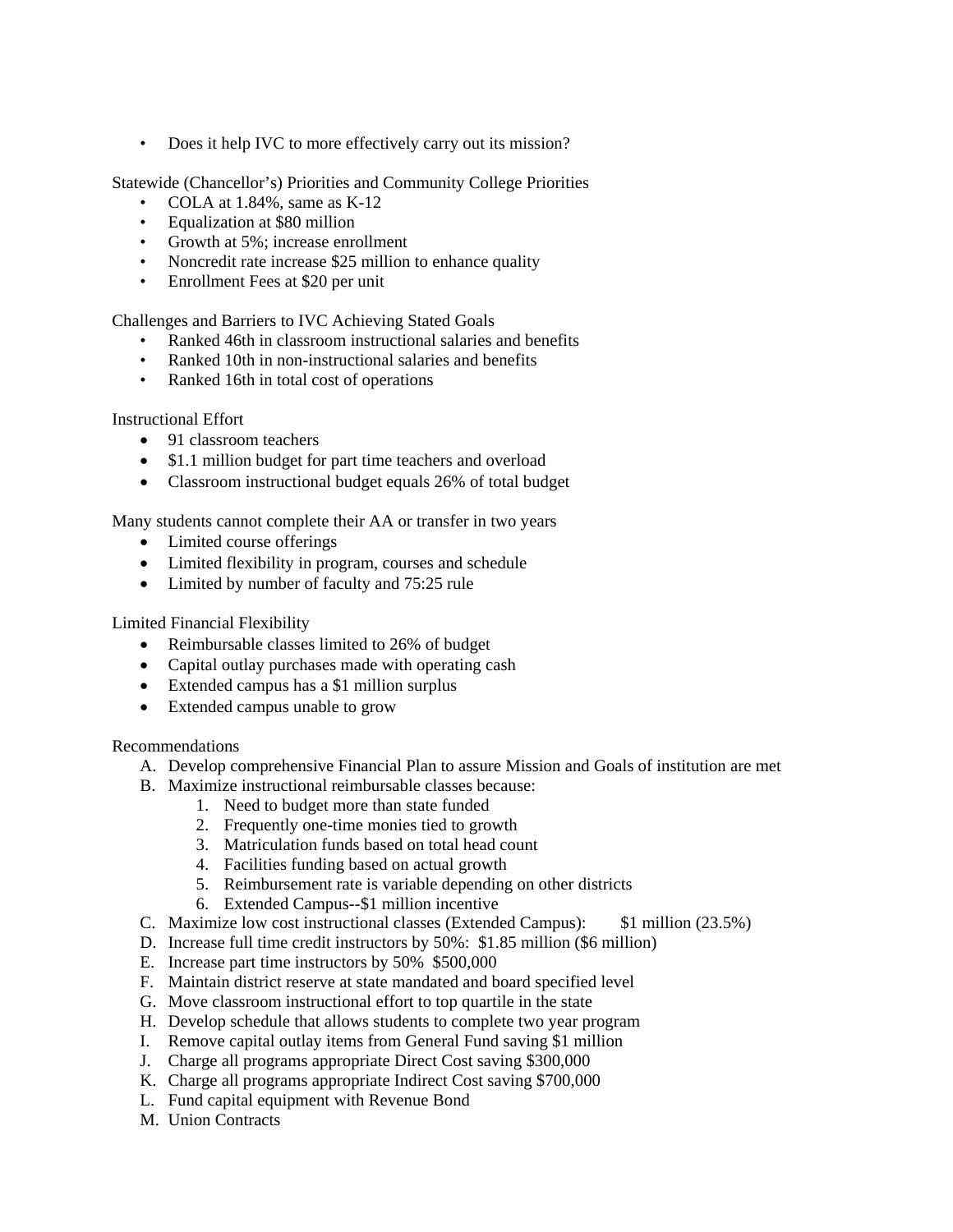Mr. Hudson stated that the District can free up cash for use in revenue generating activities by using lease revenue bond funds to pay for capital outlay items. Mr. Hudson stated that the college's focus should be on our core business--students and teachers in the classroom. Mr. Hudson recommended exceeding the enrollment cap by 3% because unfunded FTES can be banked, and when growth is funded, banked unfunded FTES has priority. Jan Magno noted that some funds (categorical) are not available for instruction. Mr. Hudson noted that there is \$1 million funding available for a qualified extended center generating 500 FTE. An increase in full time faculty (costing \$1.85 million) would generate \$6.5 million in revenue. Dr. Pai stated that the board has approved a direction for planning, but wants to maintain a conservative budget, and a 6% reserve. A financial plan is needed to fund the objectives identified and address access problems.

### Approval of Minutes

*M/S/C Jaime/Blek to approve the minutes of the January 28, 2004 meeting as presented.* 

Budget Development Calendar *M/S/C Blek/Carnes to approve the revised 2004-05 budget development calendar as presented.* 

Meeting adjourned at 3:00 p.m.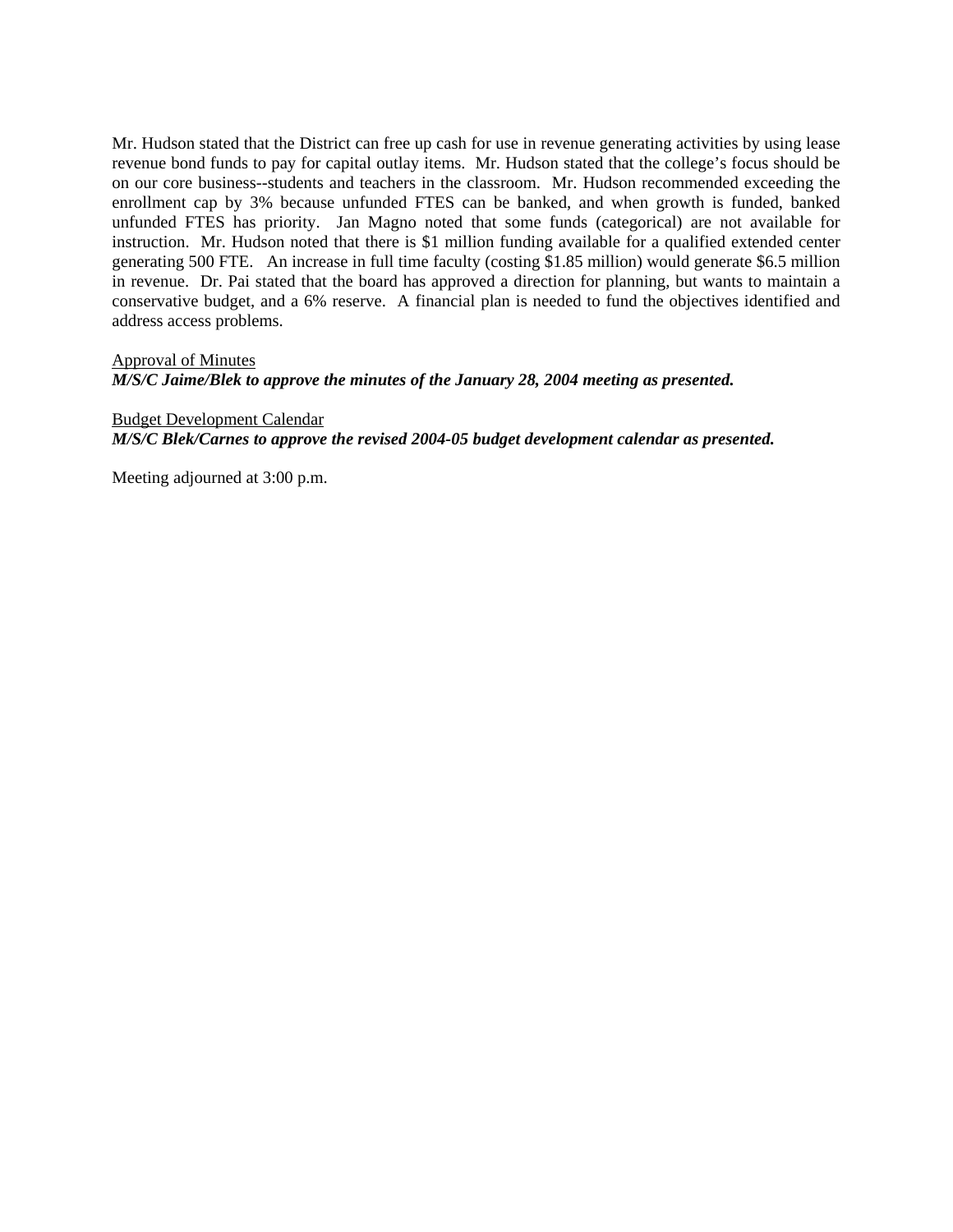#### **UNADOPTED MINUTES January 28, 2004**

**Present: Absent**: **Visitors**: Tom Hudson, Chair Lisa Cross Kathy Berry Craig Blek Dr. Marion Boenheim Dennis Carnes Eileen Buckel Carlos Fletes John Hunt Eric Jacobson Jan Magno Dr. Victor Jaime Dr. Lianna Zhao Dr. James Patterson Maria Trejo Franchesca Perez, ASG

Chairman Tom Hudson, Dean of Business Services, called the regular meeting of the Planning and Budget Committee to order at 2:00 p.m. on Wednesday, January 28, 2004 in the Board Room.

### Approval of Minutes

*M/S/C Jaime/Blek (abstain: Jacobson) to approve the minutes of the November 26, 2003 meeting as presented.* 

#### Fund Balance

Copies of the Quarterly Financial Status reports submitted to the State for the quarter ended December 31, 2003 and the revised report for the quarter ended June 30, 2003 were distributed to the committee as an information item. Mr. Hudson reported that an adjustment was made to the District's fund balance as of June 30, 2003. The 5% reserve was originally calculated only on the unrestricted portion of the general fund, based on information received from the Chancellor's Office; however, the Chancellor's Office has now clarified that the reserve is to be calculated on both restricted and unrestricted balances. The District has been able to meet its reserve requirement due to a prior year adjustment to FY 2002-03, and by including all reserves into the board contingency fund (except for \$25,000 in the President's contingency fund).

#### Budget Transfers

Mr. Hudson presented information to the committee regarding budget appropriations; state law requires an annual budget be adopted in the major expenditure categories. Once a budget is adopted, the California Code of Regulations, section 58308 and the California Community Colleges Accounting Manual very clearly state that Board approval is required to make transfers between major classifications or from reserve for contingencies. Many government agencies make a year-end blanket board resolution in order to comply with the law. Mr. Hudson stated that it is important to get Board approval in advance; it is risky to get approval for what has already been done. He stated that he would like to immediately implement the process of presenting budget transfers to the Board for approval.

Discussion: The committee asked if categorical funds would also be affected, some programs are guaranteed funds and often planned expenditure reports are not available until October or November, and some categoricals are on a different fiscal year. The committee asked if this procedure would supercede the committee's recommendation that all transfers over \$5,000 be submitted to the Board. Mr. Hudson stated that all funds would be affected, that it is his intention to present a monthly report to the Board on all pending transfers between major object codes, and present a report at the next board meeting on all transfers made since July 1, 2003.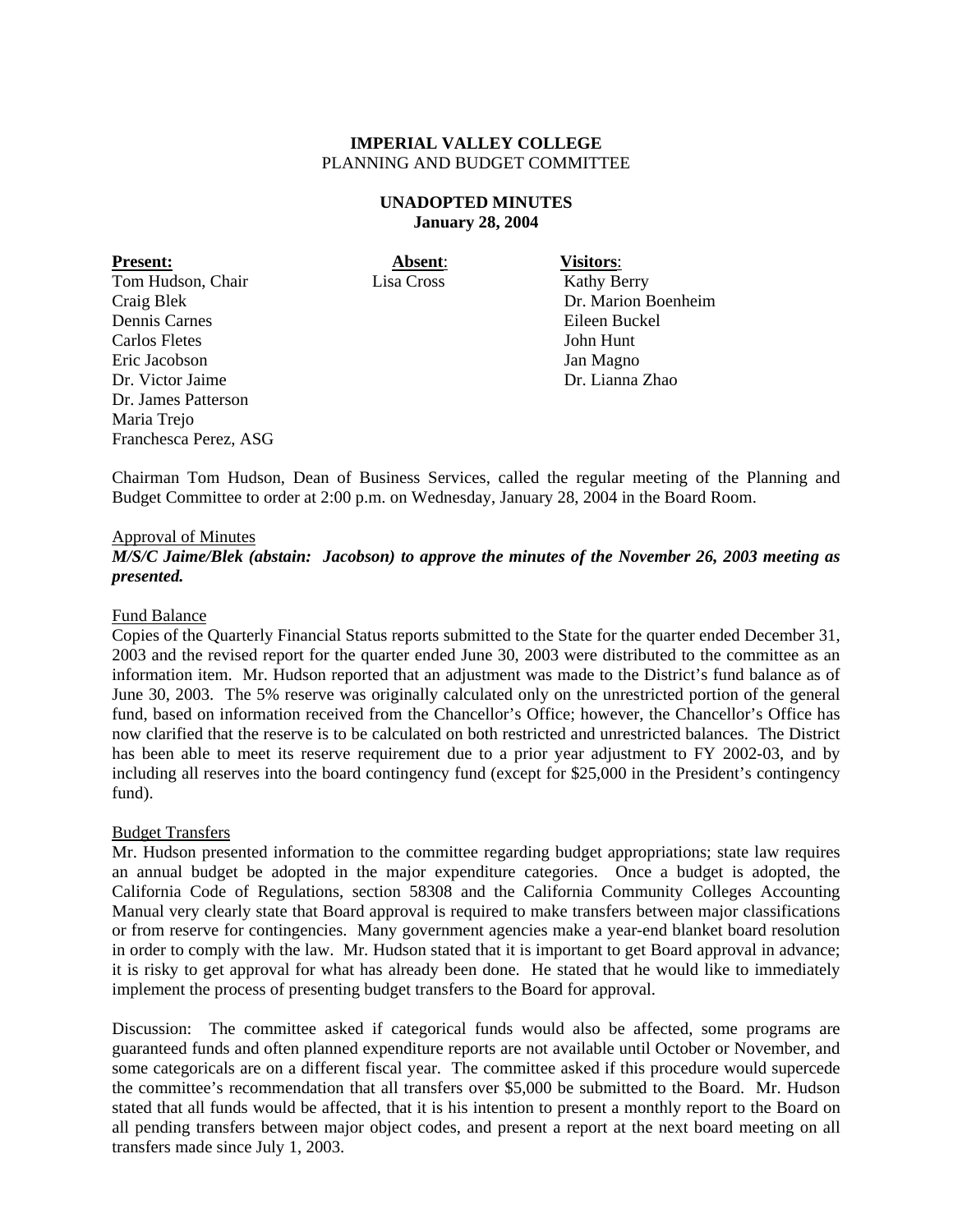### Indirect Costs

Mr. Hudson stated that the District reserve covers both restricted (categorical) and unrestricted programs. He has been chatting with special program directors, and most are amenable to being charged an indirect cost where appropriate. He proposed charging the special programs and subsidiary funds the allowable indirect cost at year end. This will recognize the District's cost of supporting categorical programs and subsidiary funds. *M/S/C Jacobson/Patterson to recommend that all categorical programs and subsidiary funds be charged for indirect costs (as allowed by each program).* 

### Long Range Facility Planning

Mr. Hudson stated that his experience with three successful bond issues is that a comprehensive planning process is necessary. He gave the committee an outline of the process of preparing a long range plan to document the District's needs, and a calendar of events leading up to a possible November bond election. He reported that Executive Council has approved the Campus Operations and Planning and Budget committees as the vehicle to prepare a long range facilities plan for the Board. There are three elements to the plan: 1) a long range enrollment forecast, 2) a facilities/curriculum survey to identify deficits in facilities, technology, etc, and 3) a 10-year building/maintenance survey (buildings, hardware, surfaces, systems, forecast of the life of existing facilities, and a replacement schedule including pricing).

Once the long range plan is complete, and submitted to the Board, the Board appoints a citizen's review committee of opinion leaders in the community to verify the findings of the long range facility report. The citizens review committee prepares a report for the Board, and then is charged by the Board with developing financing options. A survey is done to see how much the community will be willing to pay for, and then the list of needs is prioritized for funding. The citizens advise the College as to the mood of the community, and make a recommendation to the Board.

Mr. Hudson stated that the time schedule is very tight, and very ambitious. The key to the process is community input, so that the community will actively supporting the bond issue. *M/S/C Jaime/Carnes to recommend that the Planning & Budget Committee and Campus Operations Committee form a joint committee to prepare a long range facility plan.* 

Meeting adjourned at 3:00 p.m.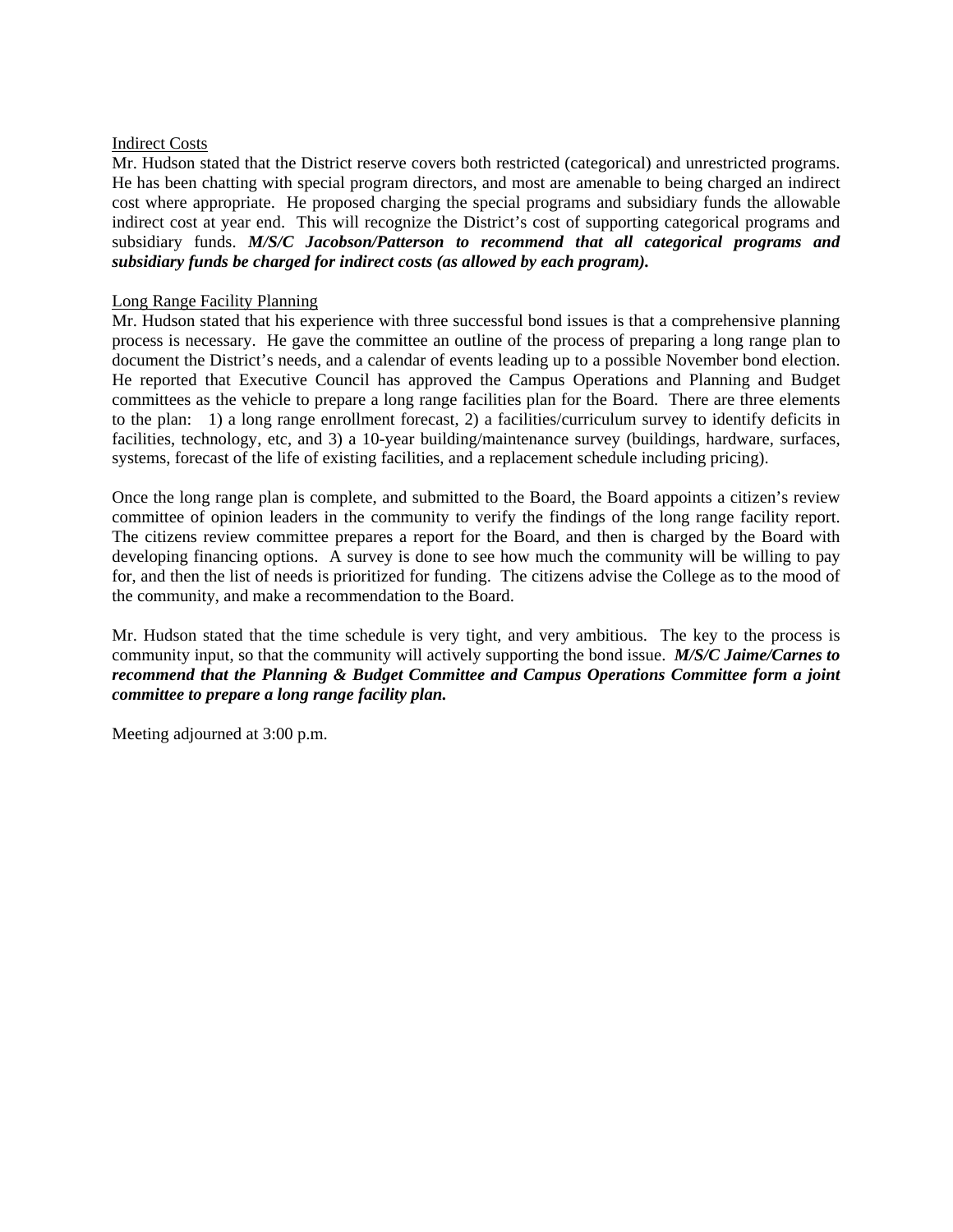# **UNADOPTED MINUTES November 26, 2003**

#### **Present: Absent**: **Visitors**:

Jesse C. Salas, Jr., Chair Dennis Carnes Eileen Buckel Craig Blek Maria Trejo John Hunt Carlos Fletes Eric Jacobson Dr. Victor Jaime ASG Rep. Jim Pendley Lisa Cross Larry Welch, alternate

Chairman Jesse Salas, Interim Vice President for Business Services, called the regular meeting of the Planning and Budget Committee to order at 2:00 p.m. on Wednesday, November 26, 2003 in the Board Room.

# Approval of Minutes *M/S/C Jaime/Welch to approve the minutes of the November 12, 2003 meeting as presented.*

#### Budget Calendar

|     | <b>Action to be Taken</b>                                                                                       | <b>Time of Action</b>                    |
|-----|-----------------------------------------------------------------------------------------------------------------|------------------------------------------|
| 1.  | Planning and Budget Committee reviews<br>Budget Development Calendar.                                           | November 2003                            |
| 2.  | Departments start entering their Line Item<br>Budget in the computer.                                           | March 1, 2004                            |
| 3.  | Departments finish entering their Line Item<br>Budget in the computer and meet with their<br>Vice Presidents.   | On or before March 31, 2004              |
| 4.  | Vice Presidents or Department heads review<br>budgets with Director of Fiscal Services.                         | April $1 - 8$ , 2004                     |
| 5.  | Budget is compiled by the Business Office                                                                       | April 19 - 30, 2004                      |
| 6.  | Planning and Budget Committee has the<br>opportunity to review the Budget                                       | May 2004                                 |
| 7.  | Planning and Budget Committee Meet and<br>recommendations are compiled and<br>Committee makes Final Adjustments | May 2004                                 |
| 8.  | Tentative Budget is sent to print                                                                               | May 28, 2004                             |
| 9.  | Tentative Budget is presented to the<br>Governing Board for approval.                                           | June 9, 2004                             |
| 10. | Governing Board hold public hearing and                                                                         | *September 15, 2004 (*subject to change) |

final Budget is presented for approval.

#### **PROPOSED BUDGET DEVELOPMENT CALENDAR Fiscal Year 2004-2005**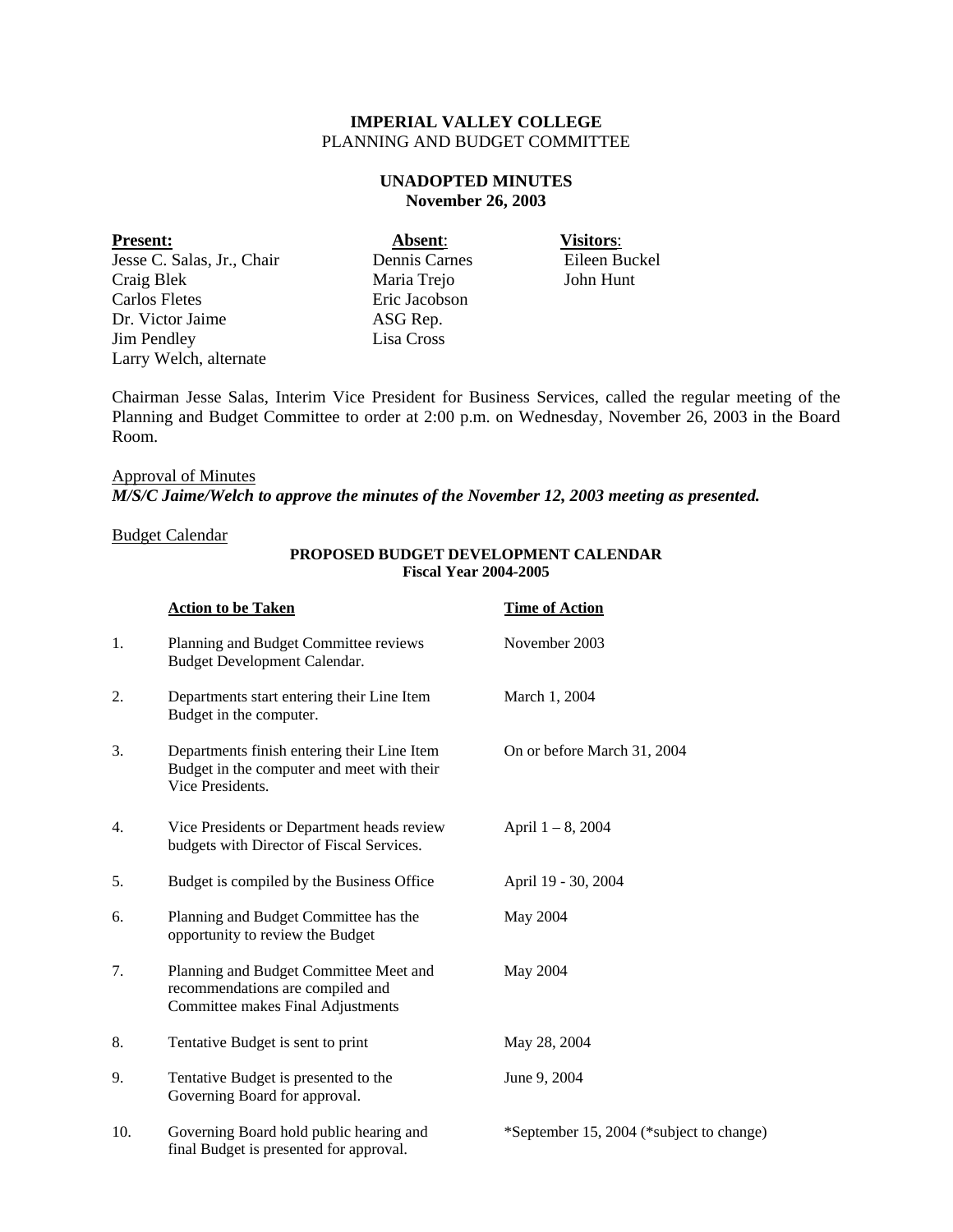# *Planning and Budget Committee November 26, 2003—page 2*

Carlos Fletes, Director of Fiscal Services, presented the 2004-05 Budget Development Calendar for review and approval. *M/S/C Jaime/Blek to approve the 2004-05 Budget Development Calendar as presented.*

### Electricity Usage

Information on electricity usage over the past three years was presented. The information will also be presented to Cabinet to show the fiscal impact of the four-day work week during the summer; according to the analysis presented, there was minimal savings.

### **Other**

The committee asked if there has been any savings realized with the new long distance telephone carrier and individual phone codes; Mr. Fletes responded that the District is saving money, and that the Business Office will begin charging departments for their long distance costs.

Mr. Salas reported that the Library is seeking funds to purchase software to monitor for plagiarism; the cost for a six-month pilot program is \$500.

Mr. Salas stated that the cost of maintenance service for the District's high voltage lines is approximately \$5,000, and the Maintenance Department does not have funds in its budget. Mr. Salas stated that he will approach the IID to see about the possibility of a loan of a transformer in case the College has a transformer failure.

Mr. Salas reported that the issue of hiring a permanent CTO (Chief Technology Officer) is being discussed, and the issue may come up in the future.

Meeting adjourned at 2:30 p.m.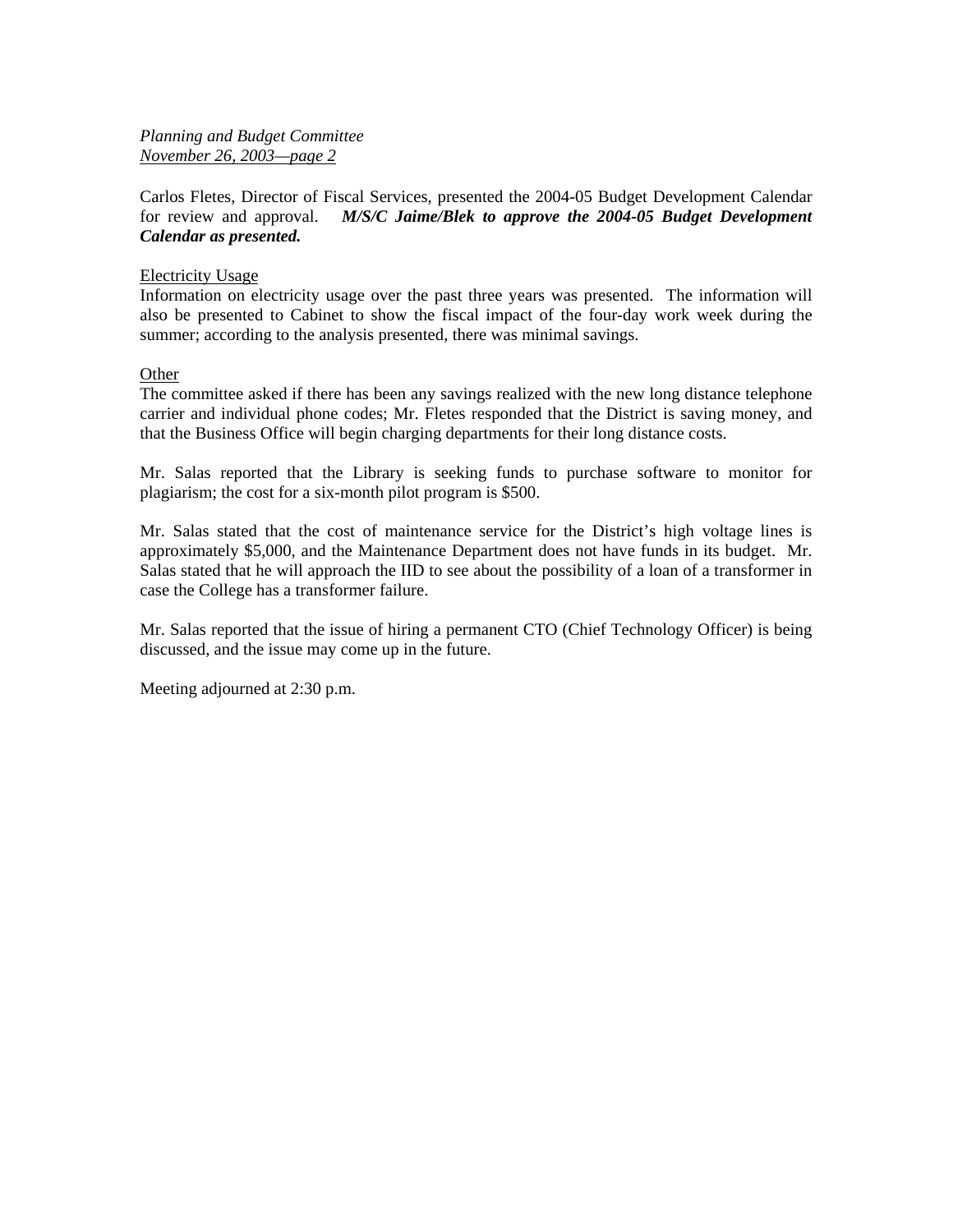# **UNADOPTED MINUTES November 12, 2003**

| <b>Present:</b>            | Absent:     | <b>Visitors:</b>  |
|----------------------------|-------------|-------------------|
| Jesse C. Salas, Jr., Chair | Craig Blek  | Eileen Buckel     |
| Dennis Carnes              | Maria Trejo | Jeff Deyo         |
| Carlos Fletes              |             | John Hunt         |
| Lisa Cross                 |             | Rosa Lopez        |
| Eric Jacobson              |             | Jan Magno         |
| Dr. Victor Jaime           |             | Jim Mecate        |
| <b>Jim Pendley</b>         |             | Patricia Robles   |
| Miriam Trejo               |             | Valerie Rodgers   |
|                            |             | <b>Beth Smith</b> |
|                            |             | Dr. Lianna Zhao   |

Chairman Jesse Salas, Interim Vice President for Business Services, called the special meeting of the Planning and Budget Committee to order at 2:00 p.m. on Wednesday, November 12, 2003 in the Board Room.

#### Approval of Minutes

*M/S/C Fletes/Jaime (abstain: Jacobson) to approve the minutes of the October 29, 2003 meeting as presented.* 

# Banner Project/E-Visions

Mr. Salas distributed information on the Evisions FormFusion and Intellecheck software purchased, as approved by the committee.

#### Block Grant

Information was presented on the three projects the District submitted for Scheduled Maintenance funding prior to the funding being merged into one block grant. Carlos Fletes stated that scheduled maintenance funding is the only funding source for the upkeep of the physical plant; it is important to note the type of projects that the College won't be able to accomplish due to limited funding. The scheduled maintenance projects won't be able to compete for funding with the instructional equipment and Library materials proposals, since there is only \$112,257 available, and scheduled maintenance projects require a 50% cash match.

| Priority# | Project                             | <b>Total Cost</b> |
|-----------|-------------------------------------|-------------------|
|           | Replace door hardware               | 250,000           |
|           | Replace master clock system         | 65,000            |
|           | Refinish/repaint building overhangs | 40,000            |
|           |                                     | 355,000           |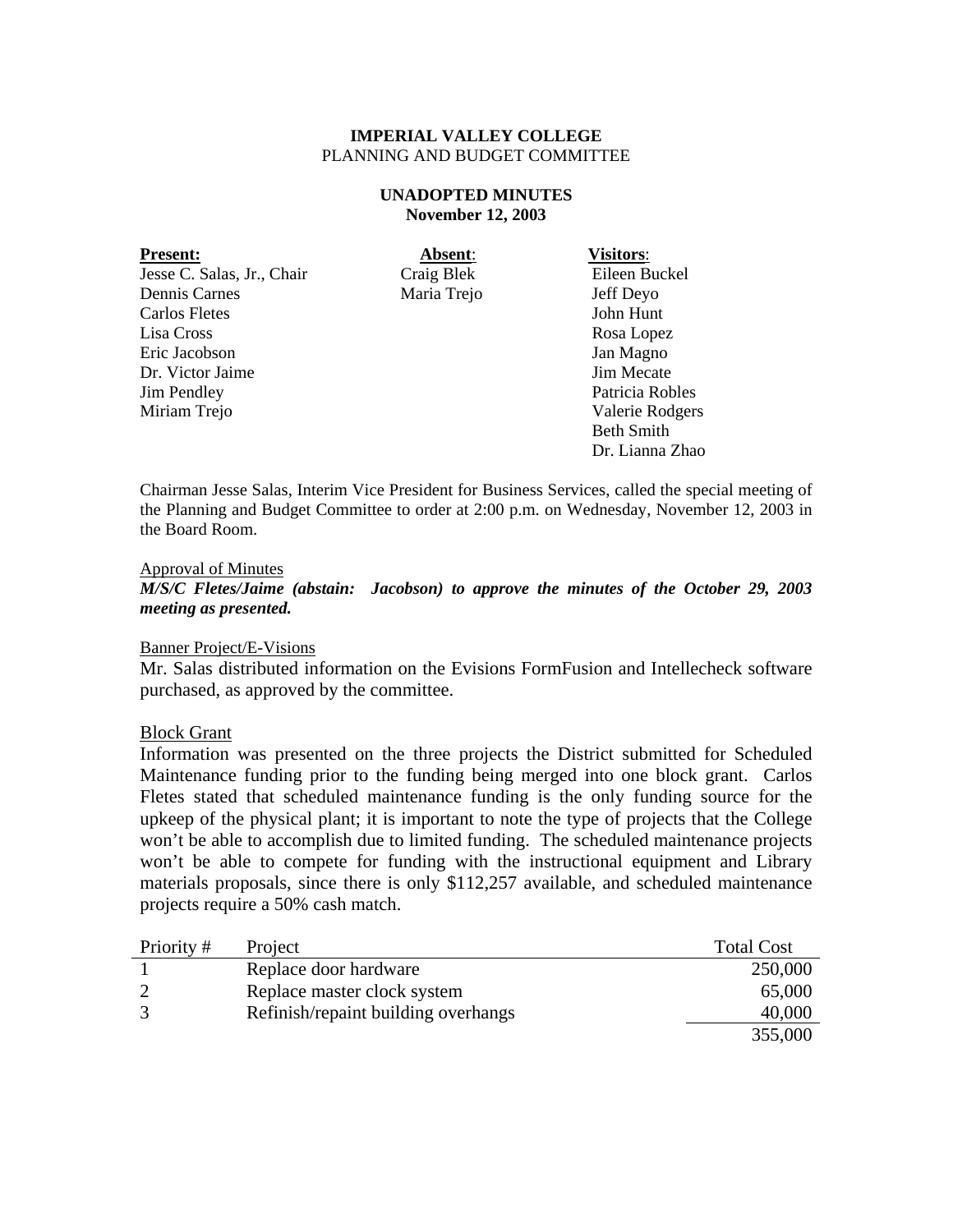The committee discussed its recommendation from the January 22, 2003 meeting, that allocations from the Instructional Equipment Grant be reinstated when funds become available, and have priority over any other allocations. The funding lost in 2002-03 amounted to \$119,262, and the funding available for 2003-04 is \$112,257.

|                           | Original   | Final         |            |
|---------------------------|------------|---------------|------------|
| Division                  | Allocation | <b>Budget</b> | Reduction  |
| <b>Business Division</b>  | 10,000.00  | 0.00          | 10,000.00  |
| Health, PE Division       | 15,000.00  | 0.00          | 15,000.00  |
| <b>Humanities</b>         | 7,700.00   | 7,692.61      | 7.39       |
| <b>Nursing</b>            | 10,000.00  | 8,809.68      | 1,190.32   |
| English                   | 10,000.00  | 6,421.68      | 3,578.32   |
| Science/Math              | 10,000.00  | 0.00          | 10,000.00  |
| Soc/Beh Sci               | 10,000.00  | 7,216.04      | 2,783.96   |
| <b>Instruction Office</b> | 30,042.00  | 5,274.28      | 24,767.72  |
| <b>External Campus</b>    | 15,600.00  | 6,499.09      | 9,100.91   |
| Voc Ed                    | 3,700.00   | 0.00          | 3,700.00   |
| <b>Learning Services</b>  | 30,000.00  | 4,733.83      | 25,266.17  |
| Counseling                | 35,000.00  | 30,485.55     | 4,514.45   |
| <b>Gen Athletics</b>      | 10,000.00  | 647.24        | 9,352.76   |
|                           | 197,042.00 | 77,780.00     | 119,262.00 |

*M/S Fletes/Jaime to allocate the current block grant funds (in the amount of \$112,257) proportionately, to the departments/divisions which lost funding in 2002-03.* John Hunt offered to take the approximately \$7,000 shortfall out of the Instruction Office's allocation, so that all other departments and divisions would get the full amount of the funding that was lost in FY 02-03. The motion on the floor was amended: *M/S/C Fletes/Jaime to allocate block grant funds in the amount of \$112,257 to the department/divisions which lost funding in 2002-03, and to make up the shortfall from the Instruction Office allocation.* 

Carlos Fletes will use the funding proposals submitted to complete the Block Grant report due to the State on November 28.

# Program Improvement Funds

The committee discussed the use of "Program Improvement funds" for hiring staff to meet the 75/25 rule, and meet the full time faculty obligation. According to John Hunt, Title V states that up to 40% of program improvement funds can be used to achieve the 75% ratio. It was the consensus of the committee that the clarification is needed from the State on what constitutes Program Improvement funds.

Meeting adjourned at 3:50 p.m.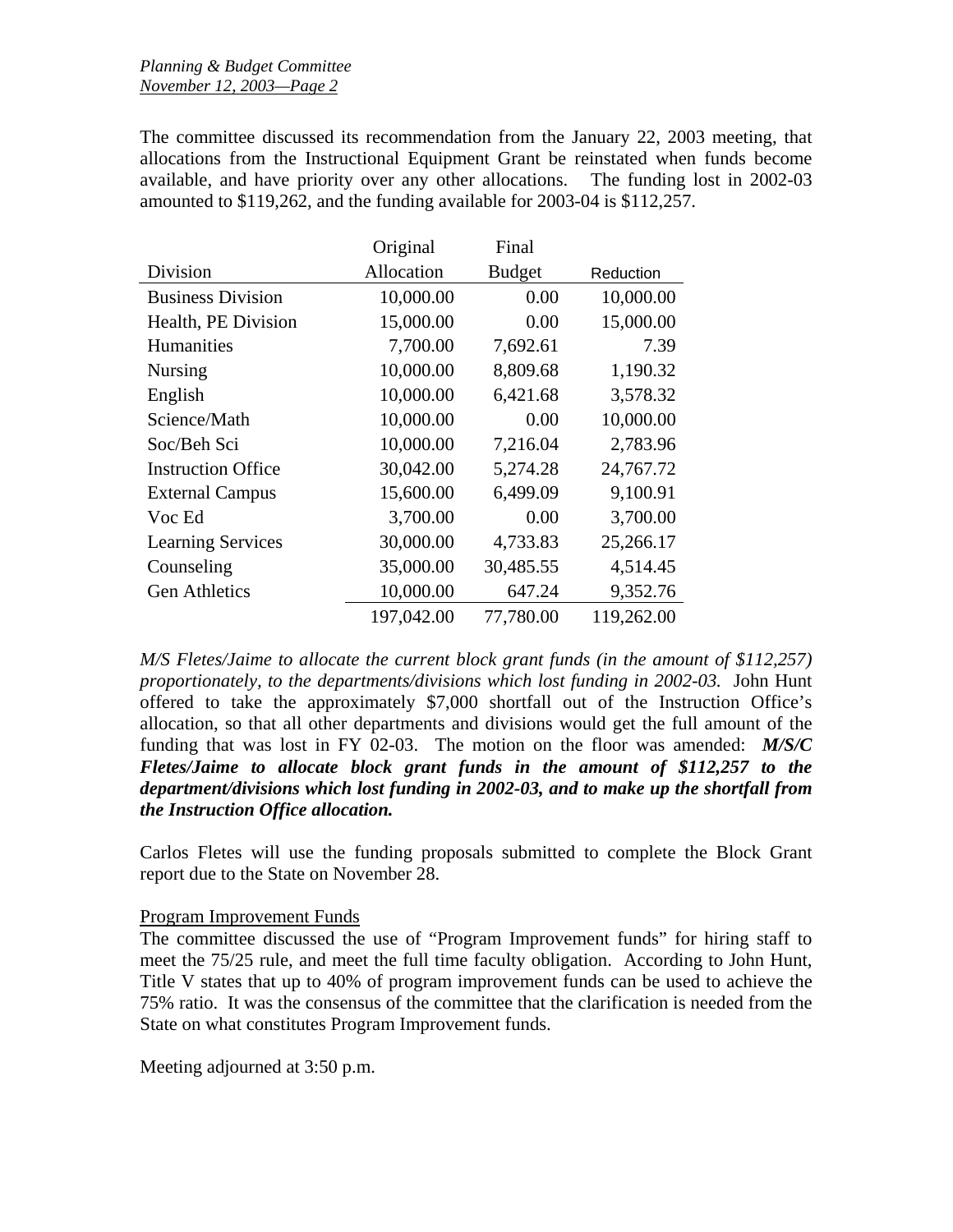# **UNADOPTED MINUTES October 29, 2003**

| <b>Present:</b>            | Absent:       | <b>Visitors:</b>     |
|----------------------------|---------------|----------------------|
| Jesse C. Salas, Jr., Chair | Lisa Cross    | Dr. Marion Boenheim  |
| Craig Blek                 | Eric Jacobson | Eileen Buckel        |
| Dennis Carnes              |               | <b>Edgar Coronel</b> |
| Carlos Fletes              |               | John Hunt            |
| Dr. Victor Jaime           |               | Sergio Lopez         |
| <b>Jim Pendley</b>         |               | Jan Magno            |
| Tony Salcedo, Alternate    |               | Dr. Paul Pai         |
| Maria Trejo                |               | Valerie Rodgers      |
| Larry Welch, Alternate     |               | <b>Beth Smith</b>    |
| Franchesca Perez, ASG      |               | Miriam Trejo         |
|                            |               | Dr. Lianna Zhao      |

Chairman Jesse Salas, Interim Vice President for Business Services, called the regular meeting of the Planning and Budget Committee to order at 2:00 p.m. on Wednesday, October 29, 2003 in the Board Room.

#### Approval of Minutes

*M/S/C Fletes/Welch to approve the minutes of the September 24, September 29, October 1, and October 3, 2003 meetings as presented.* 

### Banner Project/E-Visions

Mr. Salas presented information on a proposal to purchase hardware and software not included in the original Banner budget, from contingency funds. Edgar Coronel made a presentation on the need for the following items of hardware and software in order to implement the Finance module of Banner in January 2004, produce checks in-house, as well as print forms using blank paper stock, produce mass mailers and have enhanced report writing capabilities. Banner has reports and check writing features, but any modifications require considerable programming time. Form Fusion and Intellicheck are Windows based and very easy to use. Many templates used by other community colleges are available. All products use Banner security.

|                                                    | Cost     | Maintenance Costs -                |
|----------------------------------------------------|----------|------------------------------------|
|                                                    |          | year 2, and thereafter             |
| Evisions FormFusion                                | \$17,400 | 20% annual maintenance             |
| Evisions Intellecheck                              |          | $6,500$   2,000 annual maintenance |
| <b>Check Printing Equipment (Accounts Payable)</b> | 5,300    |                                    |
| Printer (Purchasing Dept)                          | 3,000    |                                    |
| Total                                              | \$32,200 |                                    |

Carlos Fletes stated that purchasing these products will benefit all areas of the College; Banner is a campus wide project and the enhancements will benefit students as well as staff. The College is now investing in technology, which was neglected for years, and these items are an important piece to get the maximum benefit from Banner.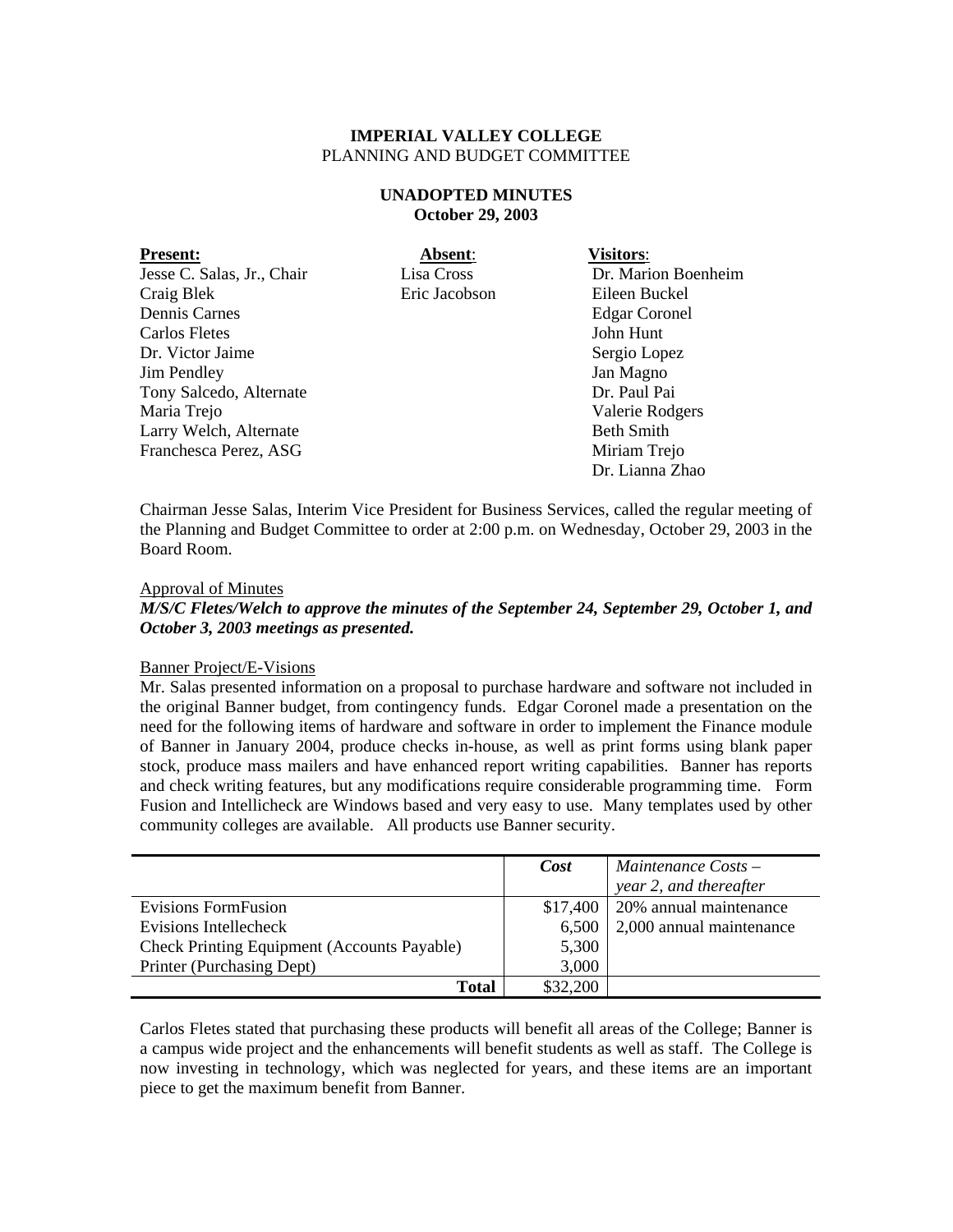# *M/S/C Jaime/Trejo. (Yes: Carnes, Fletes, Jaime, ASG, Trejo, Salas; No: Blek, Salcedo, Welch, Pendley) to recommend the purchase of Evisions FormFusion, Intellecheck and printing hardware in the amount of \$32,200 from contingency funds.*

# Additional Funding for Faculty

John Hunt presented information on the need for additional faculty; he noted that one of the biggest items mentioned by focus groups is the need for more classes. He requested funding for one full-time tenure track instructor, in a discipline to be determined by C&I. He proposed the hiring of a full-time temporary for the Spring to allow time for the hiring of a full-time instructor for Fall 2004. Mr. Welch commented that there are 84 full-time instructors in the classroom, and it is time for the college to hire more tenure track instructors. *M/S/C Pendley/Jaime to recommend the funding of a part-time temporary instructor for Spring 2004, and a full-time tenure track instructor for Fall 2004 from contingency funds.* 

# Travel Sub-committee Report

Carlos Fletes reported on the two meetings held by the Travel sub-committee, and presented a spreadsheet with an analysis of travel budgets over the past few years. Two suggestions from the committee were: 1) to restore the travel budgets to the 2002-03 level, at a cost of \$40,343; or, 2) to increase travel budgets to the greater of the 2002-03 actual expenditure or 2003-04 budgeted amount, at a cost of \$24,405.15. Restoring travel budgets would allow departments to manage their own travel. The committee discussed using the remainder of the funds for Early Alert tutoring.

Sergio Lopez stated that he saw the need for tutoring and travel, but that there is no budget for Flex activities. He requested monetary support for Flex, suggesting a minimum amount of \$10,000. Mr. Carnes volunteered to vacate his motion to allocate a total of \$40,000 for travel (October 3, 2003 meeting), to allow for funding of tutoring and staff development activities. *M/S/C Fletes/Blek to recommend restoring travel budget to the greater of the 2002-03 actual expenditure or 2003-04 budgeted amount, at a cost of \$24,405.15, to allocate \$10,000 for tutoring and \$6,000 for staff development/Flex.* 

# Instructional Equipment Block Grant

Carlos Fletes informed the committee that the State is giving districts less money and combining Instructional Equipment, Library Materials, and Scheduled Maintenance into one block grant. There is a total of \$112,257 in state funds available. The requirements for District match vary according to program; Scheduled Maintenance requires a 50% cash match, but Library Materials and Instructional Equipment require matching of expenditures rather than cash. The College had already submitted a proposal for \$315,000 in scheduled maintenance projects prior to being notified that the grants would be combined. Mr. Fletes stated that a plan is required to be submitted by November 28. The Business Office will send out information on the grant requirements and a form, so that department can submit their proposal prior to a November 12, 2003 special meeting. *M/S/C Pendley/Jaime to restore funding for proposals approved for 2002-03 Instructional Equipment Grant funding, but not funded due to budget cuts, before funding new proposals.* 

# Estimated PERS Rate

Carlos Fletes gave the committee information on the anticipated increase in the PERS rate. There are many factors that determine the final rate, but the best guess is 12.2% for 2004-05. The PERS cost in 2002-03 was \$190,528 (2.894%) and increased to \$577,458.51(10.42%) in 2003-04.

Meeting adjourned at 3:45 p.m.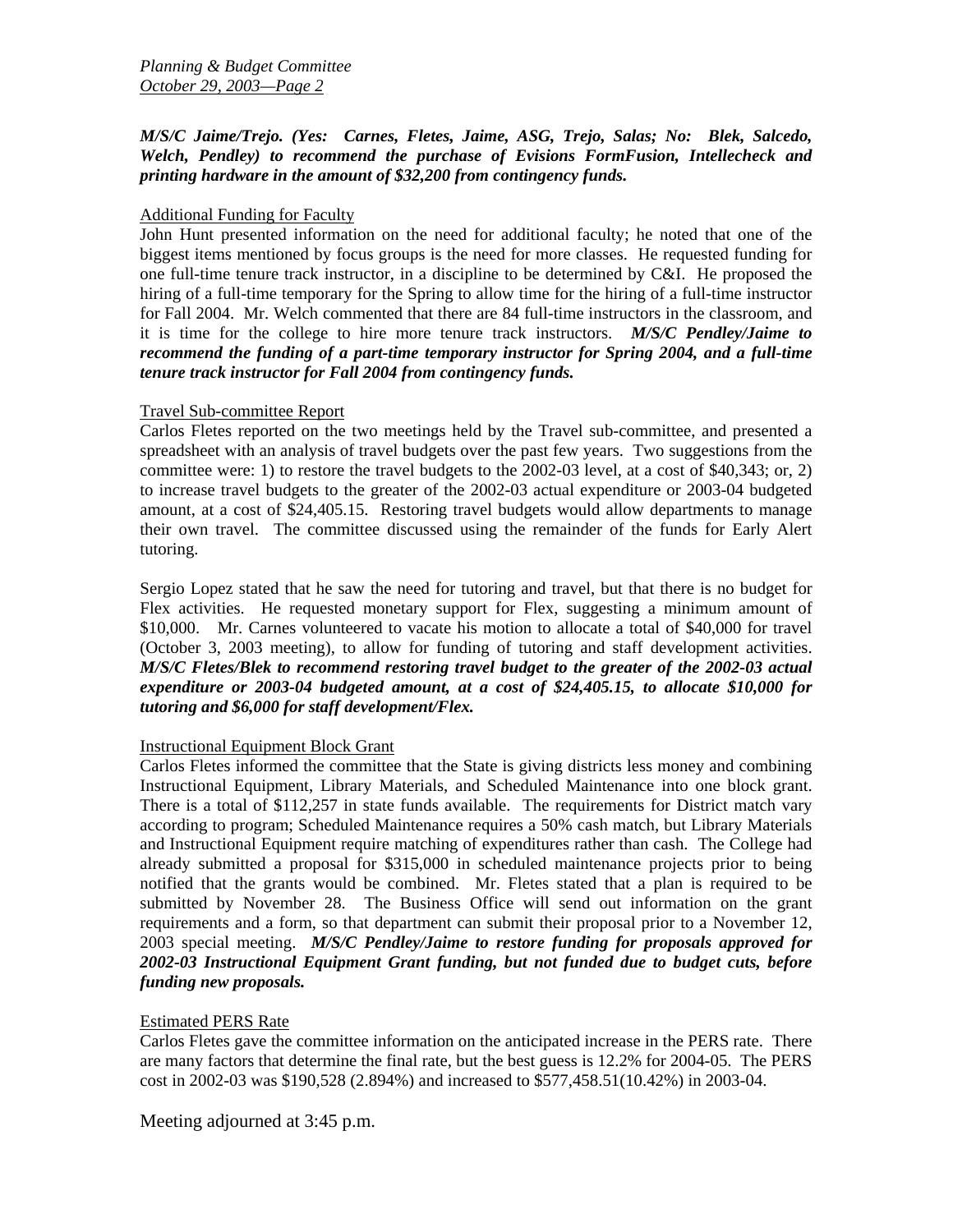# **UNADOPTED MINUTES October 3, 2003**

**Present:** Absent: **Visitors:** Jesse C. Salas, Jr., Chair Craig Blek Dr. Marion Boenheim Dennis Carnes Maria Trejo Shirley Hofer-Bell Lisa Cross John Hunt Carlos Fletes Eric Jacobson Dr. Victor Jaime Jim Pendley Ryan Cruz, ASG Representative

Chairman Jesse Salas, Interim Vice President for Business Services, called the special meeting of the Planning and Budget Committee to order at 7:00 a.m. on Friday, October 3, 2003 in the Board Room.

# Funding for Grants Writer

Dr. Boenheim presented a proposal from the President for the hiring of a grants writer, with the primary direction of pursuing Title III and Title V grants. Funding in the amount of \$12,000 is requested. The grants writer would be hired as a professional expert, and could be paid from the savings from the salary of the vice president for Business Services. The individual would report to the President, and results would be expected within one year. *M/S/C Fletes/Jaime to recommend the approval of the proposal to hire a grants writer.* 

# Partnership for Excellence

Carlos Fletes reported that there are no PFE funds available for distribution; the \$19,430 balance is not available due to a \$20,000 obligation to the IVC Trust account for the book loan program. The \$20,000 allocation for the book loan program was an approved project for 2002-03, monies were not transferred as allocated and the money has been loaned out to student. The net result is a \$570 shortfall in the PFE program. The committee asked who was responsible for the oversight, and asked for assurance that the money would not be allocated to another project. Mr. Fletes stated that the transfer was not made by the previous Director of Fiscal Services, and a requisition for the funds was not initiated by the Financial Aid department.

# 2003-04 Budget

Committee members discussed their concerns regarding the budget process, expressed the need for more funding for instruction, and asked about the availability of contingency funds. Mr. Fletes stated that there is approximately \$200,000 left in contingency after the transfers for the air conditioning replacement and TRAN's settlement are made.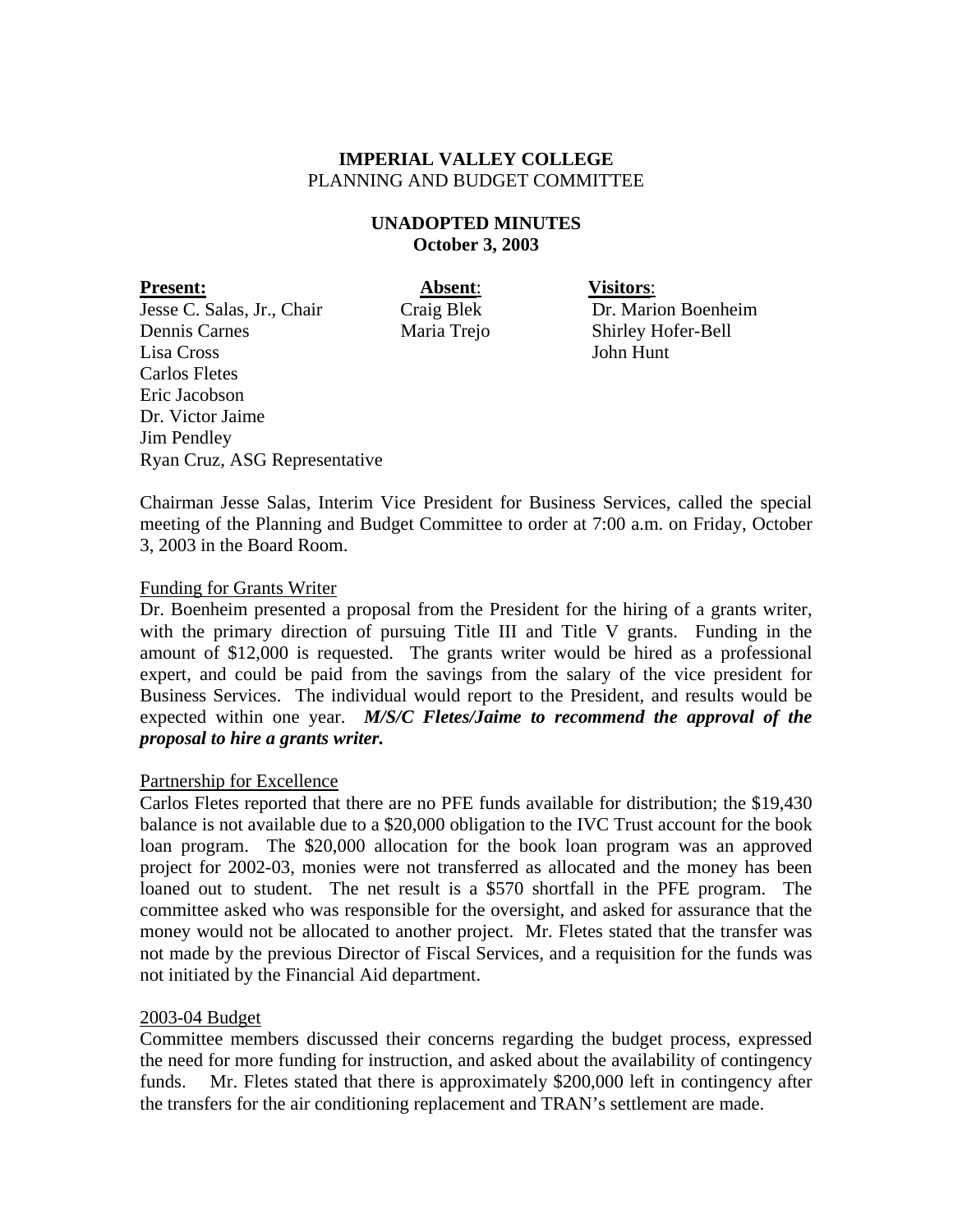# *M/S/C Carnes/Pendley to recommend the allocation of \$35,000 for the hiring of a parttime temporary instructor for Spring 2004.*

*M/S/C Carnes/Jacobson (No: Pendley, Cruz) to recommend that \$4,000 per month for 10 months (total of \$40,000) be allocated to travel, for use by all departments.* Mr. Pendley indicated he preferred a set dollar amount per individual. A sub-committee consisting of Dennis Carnes, Jim Pendley, Dr. Jaime, John Hunt and Carlos Fletes was formed to formulate a policy for use of travel funds. Mr. Fletes will establish a special contingency account for the additional travel funds.

# *M/S/C Pendley/Jaime to give authority to the travel sub-committee to develop procedures for the additional travel funds.*

Mr. Carnes commented that the meeting had been very civilized, and a good example of a meeting with defined goals.

# *M/S/C Jaime/Carnes to recommend the 2003-04 budget for adoption by the Board of Trustees.*

Meeting adjourned at 8:30 a.m.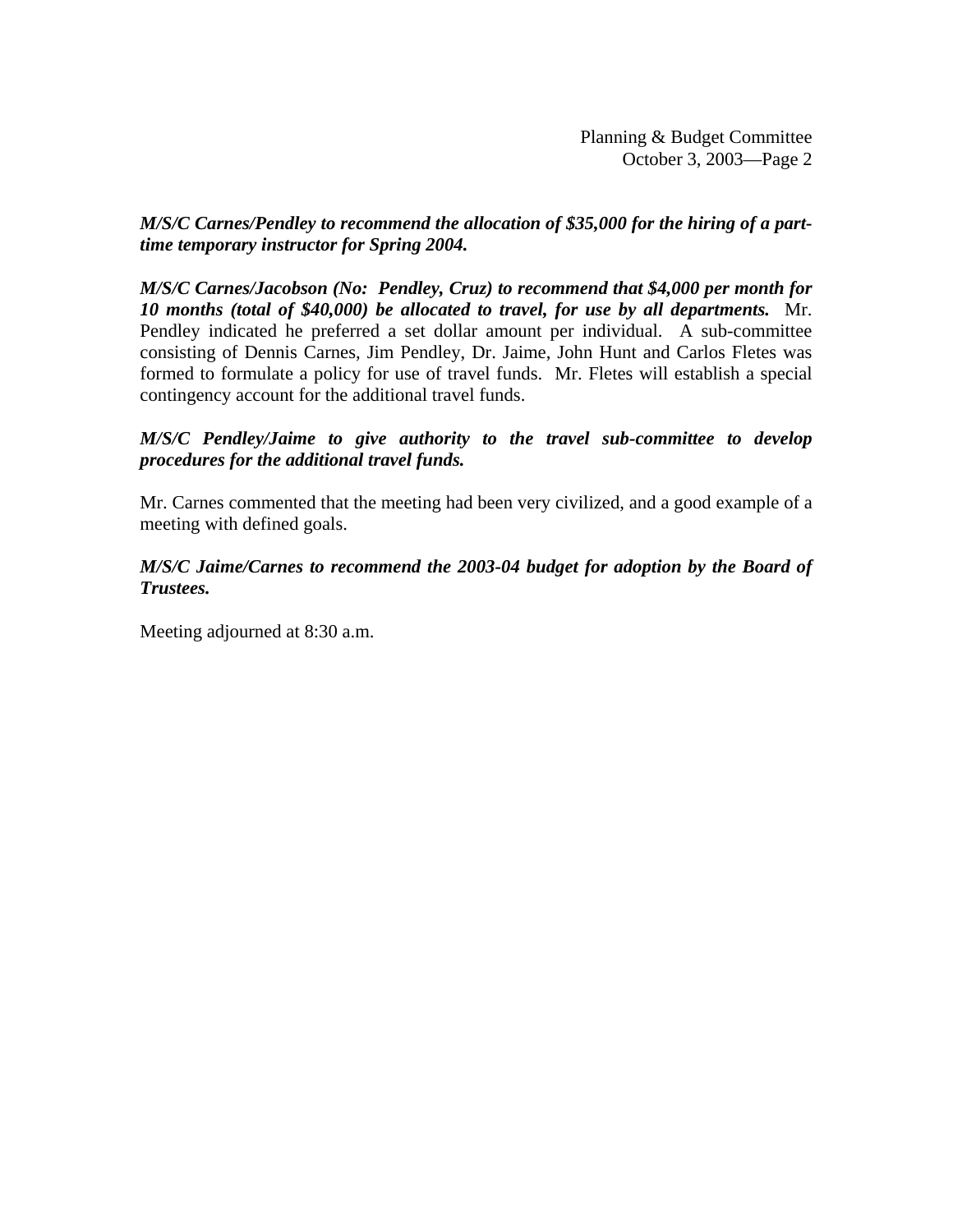# **UNADOPTED MINUTES October 1, 2003**

**Present: Absent**: **Visitors**: Jesse C. Salas, Jr., Chair Craig Blek Kathy Berry Dennis Carnes Lisa Cross Dr. Marion Boenheim Carlos Fletes Maria Trejo Eileen Buckel Eric Jacobson Shirley Hofer-Bell Dr. Victor Jaime Gonzalo Huerta Jim Pendley John Hunt Ryan Cruz, ASG Representative

Chairman Jesse Salas, Interim Vice President for Business Services, called the special meeting of the Planning and Budget Committee to order at 1:00 p.m. on Wednesday, October 1, 2003 in the Board Room.

# TRANS Audit

Carlos Fletes presented information on the IRS's audit of the 2000-01 Tax Revenue Anticipation Notes (TRANS) program, and the proposed settlement negotiated by the Community College League on behalf of the 39 California community colleges that participated in the program. IVC participated in the program for four years, beginning in 1999-00, and terminating in 2002-03. The revenue from TRANS funded one-time activities such as capital improvements. The program operated on the "reasonable assumption" that a cash flow deficit would occur; however, the IRS's interpretation is that a cash flow deficit must occur. All 39 districts involved in the program must return a specified amount of interest, ranging from \$30,000 to \$200,000, or the settlement will not be accepted by the IRS; IVC's settlement amount is \$70,000. There is no penalty being assessed. The IRS has given the districts two weeks in which to comply. Chairman Salas stated that in spite of the settlement, the TRANS program was beneficial to the College, and generated a considerable amount of interest for the College. Mr. Fletes estimated the revenue over the four years the College participated at approximately \$317,000 (99-00, \$105,000, 00-01, \$122,000, 01-02, \$60,000, and 02-03, \$30,000).

The committee asked if the Community College League had any liability, if other program years would be audited, and suggested sending a letter of protest to the League. Mr. Salas stated that the settlement was to the benefit of all the districts involved, there was no penalty assessed, and the IRS is sensitive to publicity, especially relating to educational institutions.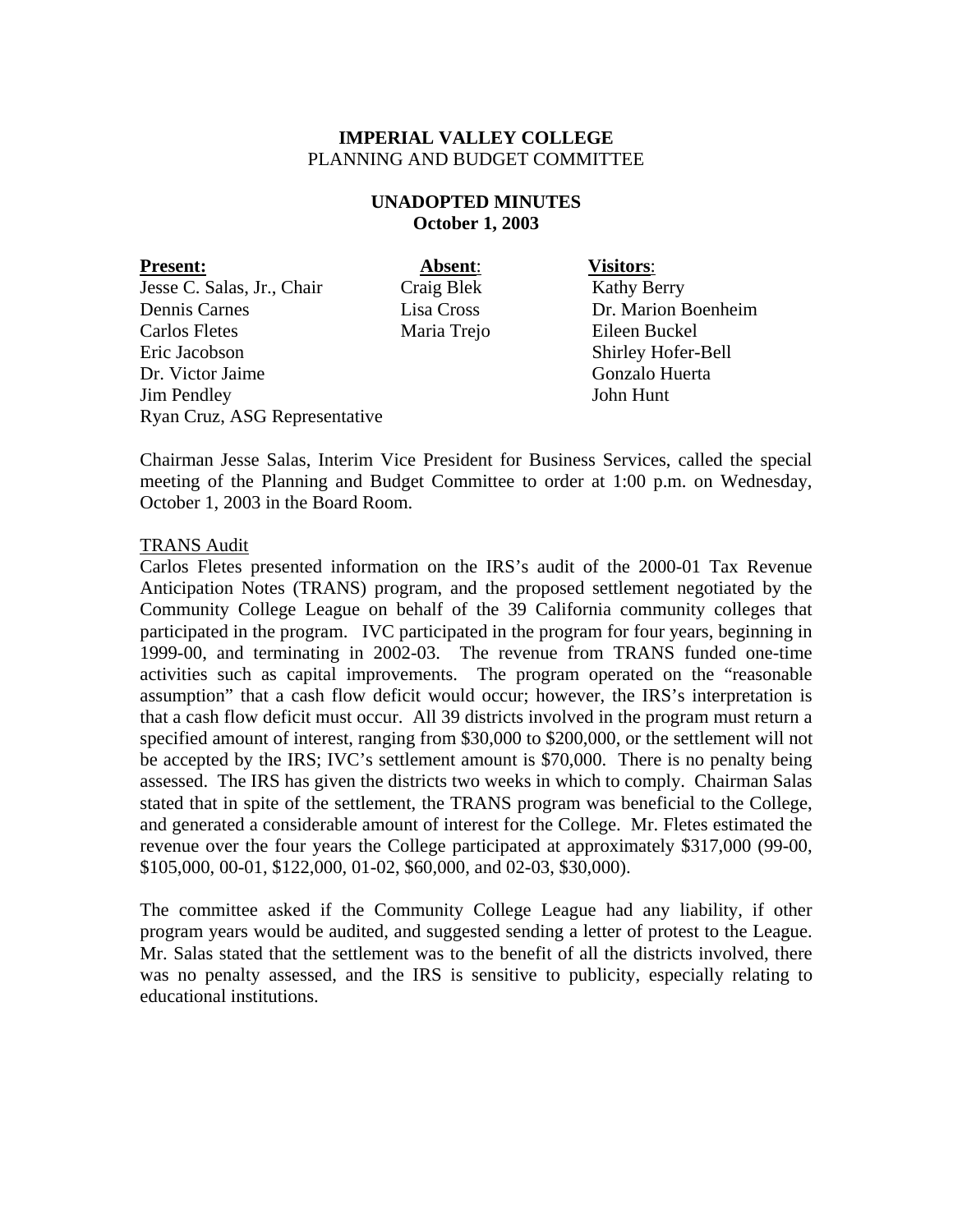# 2003-04 Budget

Carlos Fletes presented a three-year analysis of the travel and instructional supply allocations. In the instructional supply analysis, Mr. Fletes noted that there was a \$96,440.64 reduction in categorical accounts between 2002-03 and 2003-04, and a \$25,260.37 difference in the budgets of District accounts.

Travel accounts had a reduction of \$56,264 in District accounts, and \$113,388 in categorical accounts. Mr. Fletes suggested that a sub-committee be formed to come up with a distribution formula for travel funds. Eric Jacobson stated that \$1,079 is not adequate for the 15 members of the Behavioral Science division. Dennis Carnes stated that travel is a priority for professional growth.

Mr. Fletes asked the committee to recommend the budget for adoption, the budget information was made available in June, and is not cast in stone; travel and instructional supply can be revisited and adjustments made.

# *M/S Jacobson/Pendley to recommend that \$56,000 in contingency funds be allocated to travel. Motion did not carry on a vote of 5 no (Carnes, Cruz, Fletes, Jaime, Salas) and 2 yes (Jacobson, Pendley).*

# Funding for Grant Writer

Dr. Marion Boenheim presented a proposal from the President's office to hire a grants writer.

Due to time constraints, the meeting adjourned at 2:00 p.m.; the committee agreed to reconvene on Friday, October 3, at 7:00 a.m.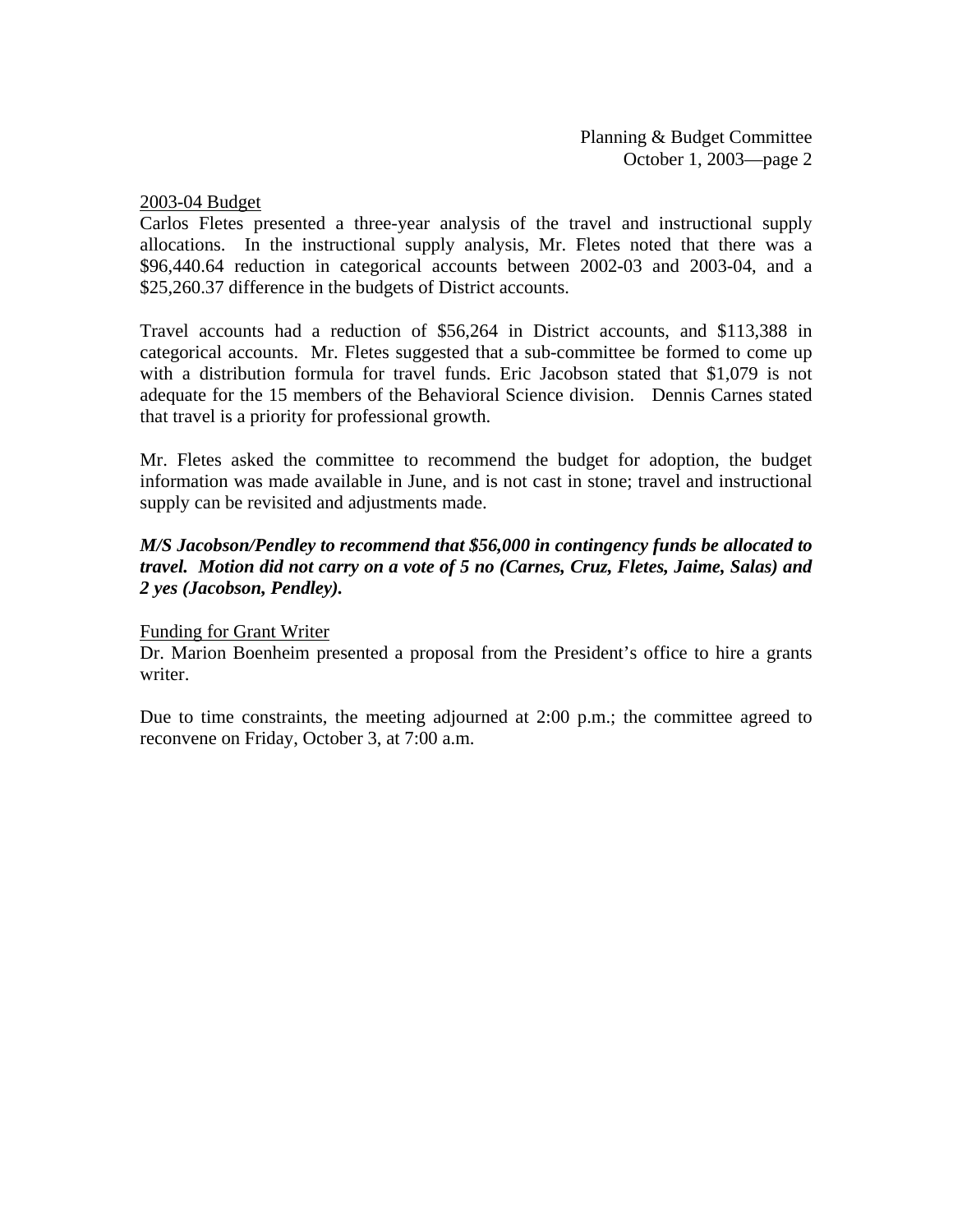# **UNADOPTED MINUTES September 29, 2003**

**Present: Absent**: **Visitors**: Jesse C. Salas, Jr., Chair Maria Trejo Eileen Buckel<br>Craig Blek Lisa Cross Gonzalo Huert Craig Blek Lisa Cross Gonzalo Huerta Dennis Carnes John Hunt Carlos Fletes Sergio Lopez Eric Jacobson Jan Magno Dr. Victor Jaime Dr. Pai Jim Pendley Jill Tucker Ryan Cruz, ASG Representative

Chairman Jesse Salas, Interim Vice President for Business Services, called the special meeting of the Planning and Budget Committee to order at 1:00 p.m. on Monday, September 29, 2003 in the Transfer Center.

# 2003-04 Budget

Eric Jacobson asked various questions regarding the 2003-04 budget, which were answered by Carlos Fletes, and other members of the committee. Some of the programs questioned were categorical, some involved programs with different fiscal years (i.e. SBDC, Student Support Services), some involved grant funds (i.e. Nursing), and some budget increases were a result of step and column salary increases, and increased cost of health insurance, PERS, and workers comp. Jim Pendley asked about restoring conference travel funds; Carlos Fletes suggested the committee review a three-year analysis of travel budgets at its next meeting, and perhaps work out a more equitable method of distributing travel funds. Mr. Jacobson stated that he could not support the budget unless instructional supply budgets were adjusted. The committee agreed to meet again on Wednesday to review a three-year analysis of travel and instructional supply allocations.

# Partnership for Excellence

Carlos Fletes stated that \$19,430.73 in PFE funds are available, *M/S Jaime/Fletes to allocate \$19,430.73 to Early Alert Tutoring, on a one-time basis. Motion did not carry.*

Due to time constraints, the committee was not able to discuss the other items on the agenda: TRANS audit and Funding for Grants Writer.

Meeting adjourned at 2:00 p.m. (due to College Council meeting); committee agreed to reconvene on Wednesday, October 1, at 1:00 p.m.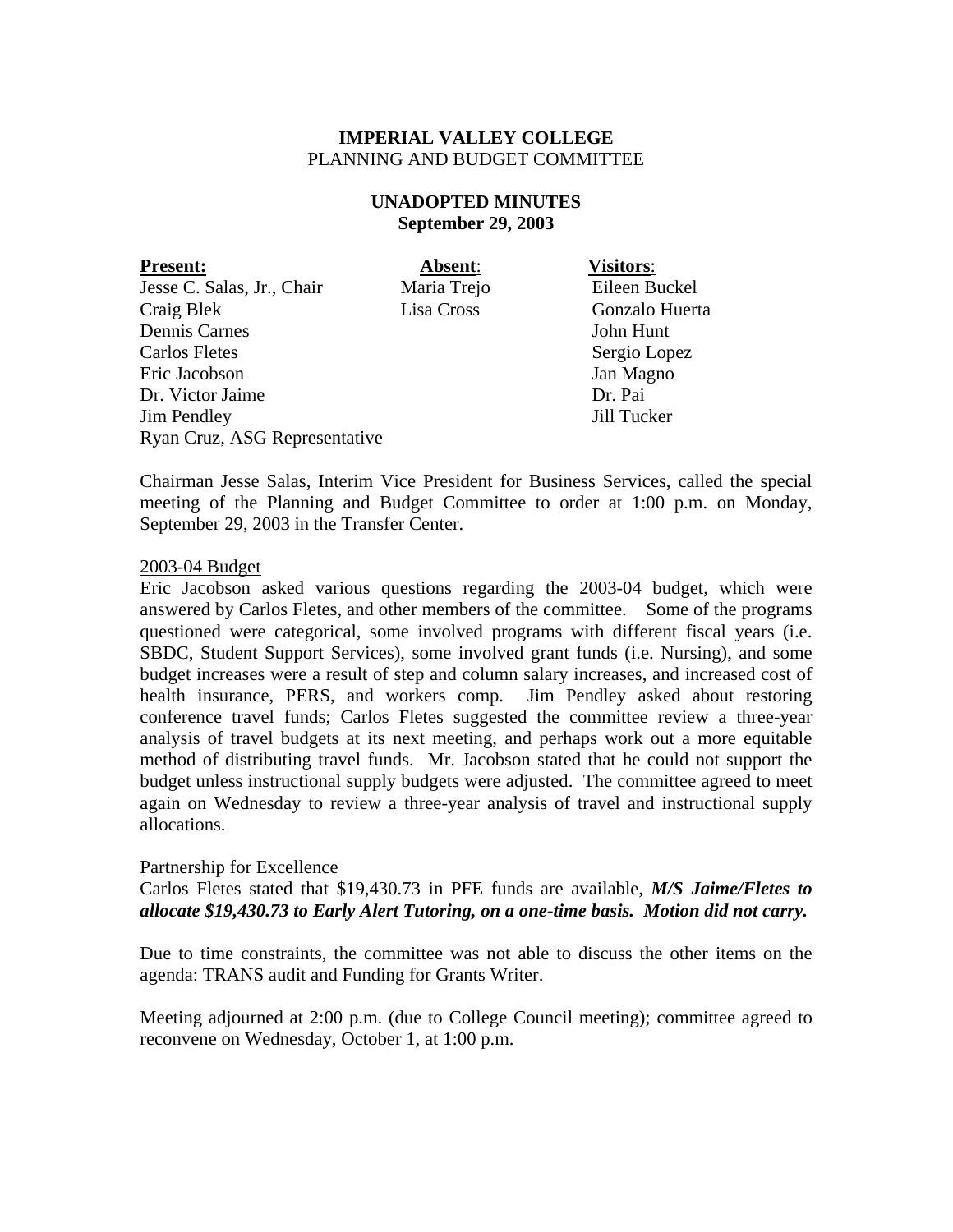# **UNADOPTED MINUTES September 24, 2003**

| <b>Present:</b>               | Absent:     | <b>Visitors:</b>    |
|-------------------------------|-------------|---------------------|
| Jesse C. Salas, Jr., Chair    | Maria Trejo | Patti Biley         |
| Craig Blek                    |             | Eileen Buckel       |
| Dennis Carnes                 |             | Dawn Chun           |
| Lisa Cross                    |             | <b>Fred Fischer</b> |
| Carlos Fletes                 |             | Gonzalo Huerta      |
| Eric Jacobson                 |             | John Hunt           |
| Dr. Victor Jaime              |             | Sandra Lopez        |
| <b>Jim Pendley</b>            |             | Jan Magno           |
| Ryan Cruz, ASG Representative |             | Dr. Pai             |
|                               |             | Jill Tucker         |

Chairman Jesse Salas, Interim Vice President for Business Services, called the regular meeting of the Planning and Budget Committee to order at 2:00 p.m. on Wednesday, September 24, 2003 in the Board Room.

### Approval of Minutes

*M/S/C Jaime/Carnes to approve the minutes of the August 27, 2003 meeting as presented.* 

#### 2003-04 Budget

Carlos Fletes, Director of Fiscal Services distributed a draft of the 2003-04 final budget with a list of discussion points:

- 1. Budget adoption deadline extended by State to October 15, 2003.
- 2. No growth or COLA included in the budget.
- 3. Additional anticipated reduction in 2003-04 budget due to concurrent enrollment issues \$26,774.
- 4. Possibility of mid-year cuts, more information in January 2004.
- 5. State Department of Finance is overestimating property taxes by approximately \$500,000, which will have an immediate impact on our State Apportionment.
- 6. Current estimate of state deficit for 2004-05 is \$8 billion.
- 7. \$232,164 in scheduled maintenance repairs must be done this year or funding will be lost (50% state funding, 50% district match). \$145,000 (\$72,500 District match) is needed to replace two 90 ton a/c units at the gym, the remainder will be used to replace worn out carpet and tile throughout campus.
- 8. The 2003-04 budget will be presented to the Board of Trustees at the October 8, 2003 board meeting.
- 9. Projected 2003-04 Reserves

| Project Reserves      |            | \$200,000 |                                                   |
|-----------------------|------------|-----------|---------------------------------------------------|
| Board Reserves $-6\%$ |            |           | 1,658,576 Based on \$27,624,933 budget (excluding |
|                       |            |           | approx. \$8 million in financial aid              |
| Contingency           |            | 391.426   |                                                   |
|                       | Total $**$ |           | $$2,250,002$ ** subject to change                 |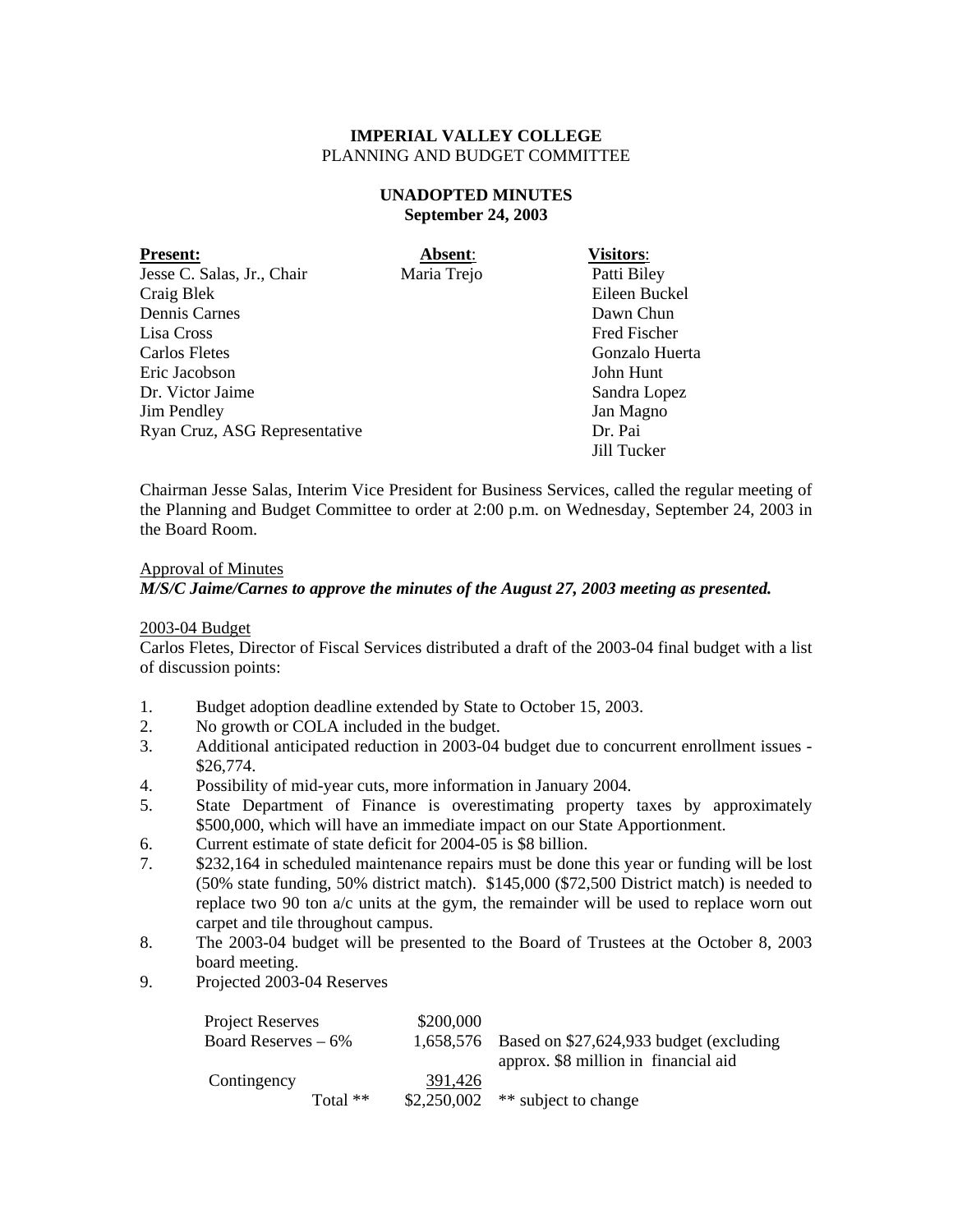10. Major changes included in the Final budget:

| Health Insurance                       | \$420,000   |
|----------------------------------------|-------------|
| 7.649% PERS increase                   | 406,733     |
| Retirement Incentives for certificated | 104.065     |
| Lease Revenue Bond annual payment      | 300,000     |
|                                        | \$1,230,798 |

Mr. Fletes asked the committee to review the budget, and provide feedback prior to the budget being finalized next week. He suggested a special meeting to be held prior to the College Council meeting on Monday, September 29.

The committee discussed the uses of contingency funds, the process for spending contingency monies, and the difference between contingency and board reserve. The 6% board reserve is the safety mechanism for keeping the District afloat during tough times, a reserve of 3% or less would place the district on the Chancellor's Office "watch list". Contingency funds are used for items not included in the budget, including emergency items, new programs, salary and benefit increases. A \$5,000 threshold was established for bringing items to be paid from contingency to the Planning & Budget committee for consideration. The project reserve is restricted funds from categorical programs. Victor Jaime recommended limiting use of contingency funds due to the possibility of mid year cuts.

Replacement of Air Conditioning Units at Gym--State Scheduled Maintenance Funds

Mr. Fletes reported that the Chancellor's Office has approved the use state scheduled maintenance funds for the emergency replacement of two 90-ton air conditioning units at the gym, and replacement of flooring; a 50% district match is required. *M/S/C Jacobson/Blek to recommend the expenditure of \$116,082 in District matching funds in order to replace air conditioning units and flooring.* 

# Partnership for Excellence Funds

John Hunt presented data regarding demand for classes versus the number of students served; Mr. Hunt asked the committee to consider funding a full-time temporary instructor for Spring 2004, in a discipline to be determined by the Academic Senate. Dr. Victor Jaime suggested that the part time Extended Center counselors be given notice of termination effective the end of the Fall semester, and that the committee be given an update on PFE funds available.

Sandra Lopez, Learning Center Specialist, made a presentation to the committee on the need for additional funds for Early Alert tutoring; there are an overwhelming number of students in need of tutoring who are not eligible for special programs. Students are being turned away who need tutoring, or are making use of District funded group tutoring when one-on-one tutoring would be more appropriate (i.e. DSP&S students). Ms. Lopez asked for \$12,000 in PFE funds. Dr. Jaime commented that tutoring meets the trigger of student success, and that tutoring is an on-going PFE project that had its allocation cut.

# *M/S/C Fletes/Jacobson to reconvene on Monday, September 29, at 1:00 p.m. in the Transfer Center*.

Meeting adjourned at 3:00 p.m.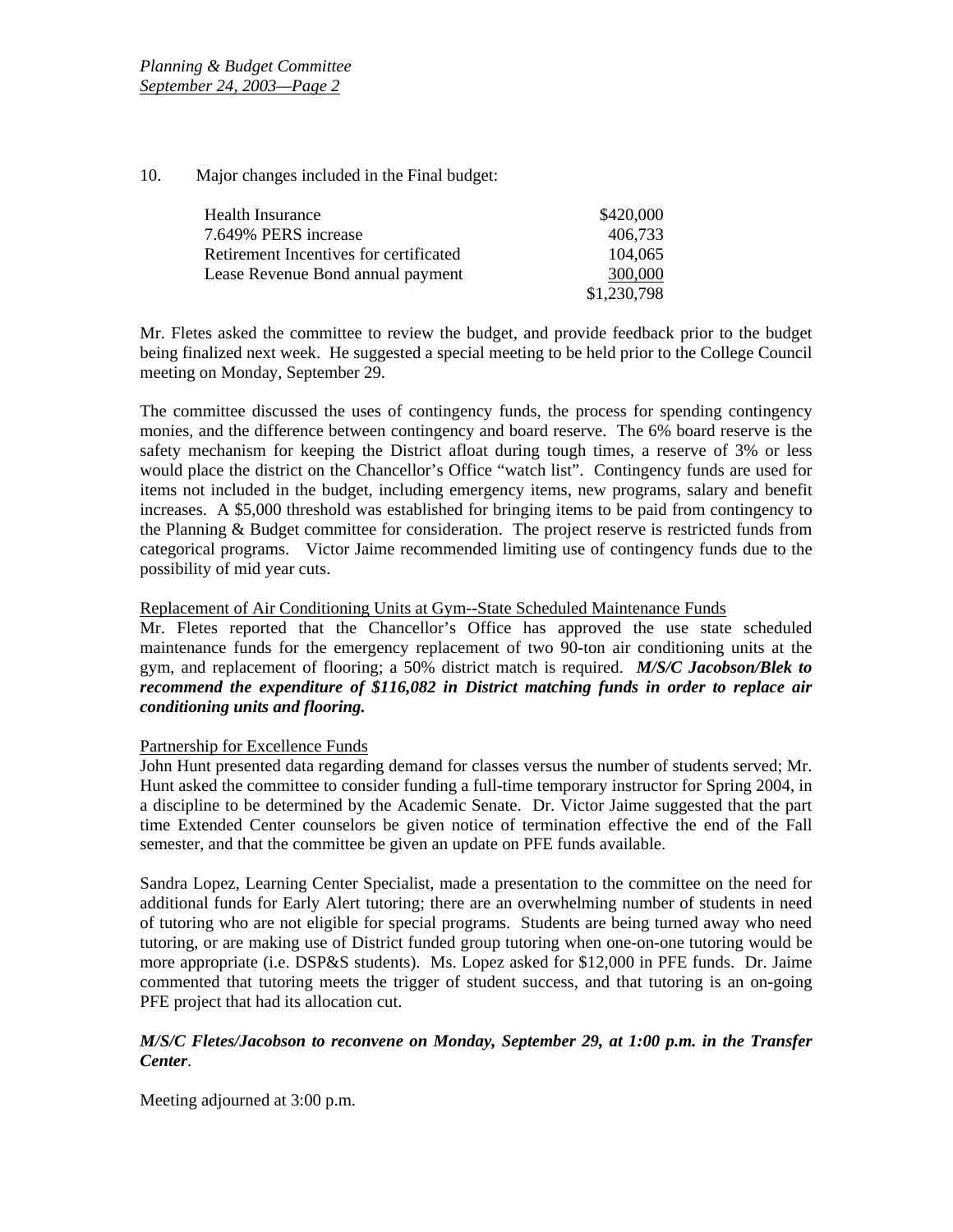# **UNADOPTED MINUTES August 27, 2003**

| Absent:                         | <b>Visitors:</b>  |
|---------------------------------|-------------------|
| Lisa Cross                      | Mary Kay Borchard |
| <b>Director Fiscal Services</b> | Eileen Buckel     |
|                                 | Renee Fenn        |
|                                 | Gonzalo Huerta    |
|                                 | John Hunt         |
|                                 | Sergio Lopez      |
|                                 | Jan Magno         |
|                                 | Dr. Pai           |
|                                 |                   |

Chairman Carlos Fletes called the regular meeting of the Planning and Budget Committee to order at 2:00 p.m. on Wednesday, August 27, 2003 in the Board Room.

#### Approval of Minutes

*M/S/C Jacobson/Jaime to approve the minutes of the June 25, 2003 and July 23, 2003 meetings.* Dennis Carnes asked if the College had to borrow money to weather the state budget crisis; Chairman Fletes reported that although contingency plans were in place, the College was able to continue operating without assistance, and now that the budget has been signed, apportionment money is being received on schedule.

#### Partnership for Excellence

Chairman Fletes reported that the 2003-04 Revised State Apportionment report has just been received. Due to cash flow issues, the state has deferred payment of some monies until July 2004 and the certified amount on the apportionment show a 41.7% reduction to PFE, instead of the 25% reduction confirmed by the Chancellor's Office. The 2003-04 revised total is \$1,089,174, a reduction of \$218,566 from the original budgeted amount. In an e-mail dated August 16, 2003, the committee was asked to consider the following adjustments:

| $-63,719$  | Temporary speech instructor                                |
|------------|------------------------------------------------------------|
| $-72,632$  | R/W/Lang Lab Instructional Specialist (full time position) |
| $-10,774$  | Academic Planner (booklet)                                 |
| $-40.961$  | Part time counselors (Extended Campus)                     |
| $-30,480$  | Match for Financial Aid Student Help                       |
| $-218,566$ |                                                            |

There is \$107,399.18 in carry over funds that could fund some of these activities on a one–time basis, and the committee was asked for feedback. It was determined that the R/W/Language Lab position is a full-time tenure track position, and would have to be funded; therefore, only \$34,767 in carry-over funds are available.

The committee discussed the merits of the other projects/positions:

Academic Planner: It is too late to order the Academic Planner for 2003-04, however, Miriam Trejo, ASG President requested that it be considered for funding in 2004-05.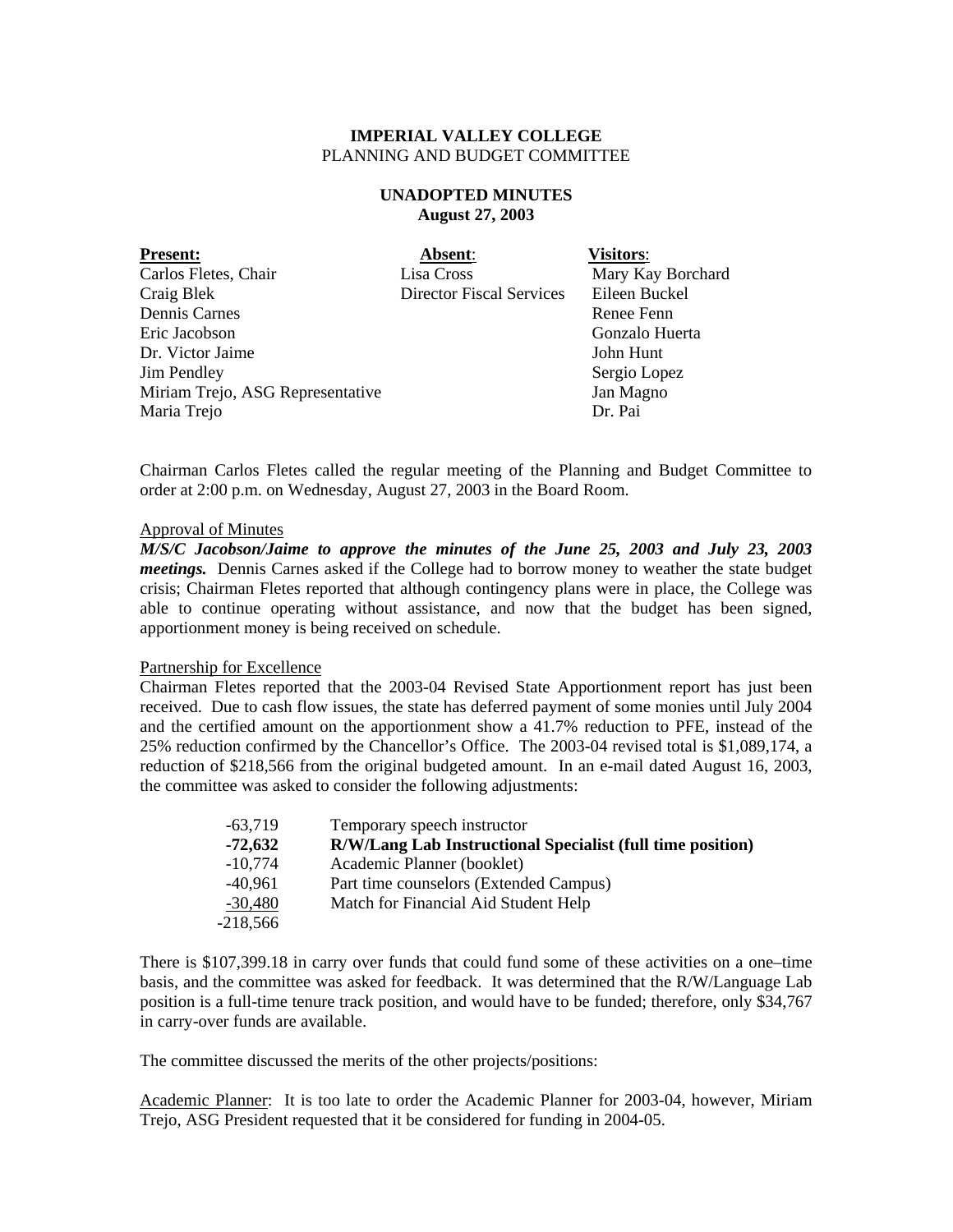Financial Aid Student Help, Matching funds: The proposed \$30,480 cut in Financial Aid matching funds would still leave \$9,520. Jan Magno indicated that Financial Aid would be able to use the \$9,520 as part of the District's match for federal work study funds. State work study funding has been completely eliminated, so there is no need for the district match.

Part time speech instructor: The committee noted that speech is a very impacted class, and it generates FTES. John Hunt suggested funding for the Spring semester at \$31,859.

Part time counselors: The three part-time counselors are currently working, meeting the needs of evening students at the Extended Campus centers. They have been notified that funding may not be available to continue to employ them.

### *M/S/C Jacobson/Jaime (abstain: Carnes) to table this item until more data can be obtained*

### 2003-04 BUDGET

TTIP: Chairman Fletes reported that the state is funding TTIP Library automation; 4CNet will be funded, but TCO (Total Cost of Ownership) and the human resources component will not be funded.

Enrollment Fees/Taxes: Chairman Fletes reported that the State subtracts estimated property taxes and enrollment fees (at \$18) off the top of the College's apportionment, regardless of what is collected; therefore, it is more important than ever to collect enrollment fees, and for the Property Tax Backfill Guarantee to be enacted.

Increased Costs: Chairman Fletes stated that although dollars have been restored by the State to community colleges, there are other impacts to the budget such as a 14.33% increase to health insurance (due to the delay in changing plans until October 1, the increase will be 14.33% instead of 11.22%), a increase in the employers costs for PERS of 7.649%, the cost of retirement incentives (\$104,065) and the lease revenue bond payment (\$300,000). The committee will need to discuss what can be put back into the budget, such as restoring the reserve, at its next meeting.

Adoption of Budget: The state has given districts a one month extension in which to adopt the 2003-04 budget. IVC will adopt its budget at the October 8 board meeting.

The committee will meet again on September 24, 2003.

Meeting adjourned at 3:15 p.m.